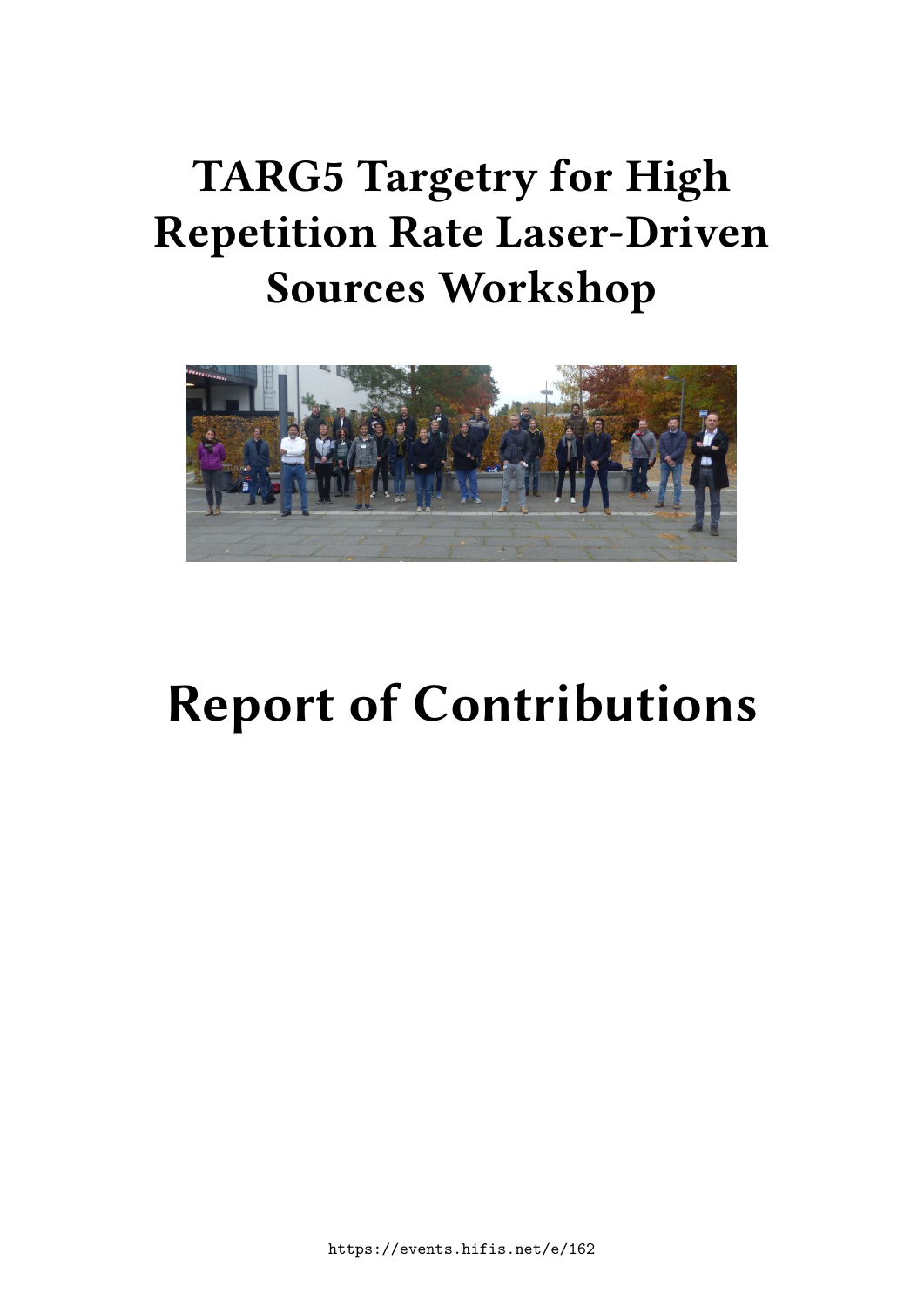Contribution ID: **1** Type: **not specified**

#### **High-repetition rate solid target delivery system for PW-class laser–matter interaction at ELI Beamlines**

*Wednesday, October 27, 2021 9:25 AM (25 minutes)*

L3-HAPLS (High-repetition-rate Advanced Petawatt Laser System) at ELI (Extreme Light Infrastructure) Beamlines currently delivers 0.45 PW pulses (12 J in 27 fs) at 3.3 Hz repetition rate. A fresh target surface for every shot was placed at the laser focus using an in-house tape target system designed to withstand large laser intensities and energies. It has been tested for different material thicknesses (25 and 7.6 μm), while L3-HAPLS delivered laser shots for energies ranging from 1 to 12 J. A technical description of the tape target system is given. The device can be used in diverse geometries needed for laser–matter interaction studies by providing an ≈300deg free angle of view on the target in the equatorial plane. We show experimental data demonstrating the shotto-shot stability of the device. An x-ray crystal spherical spectrometer was set up to measure the Kα yield stability, while a GHz H-field probe was used to check the shot-to-shot electromagnetic pulse generation.

Finally, we discuss short and mid-term future improvements of the tape target system for efficient user operation.

**Primary authors:** CONDAMINE, Florian (ELI Beamlines); Dr JOURDAIN, Noémie (ELI Beamlines); Mr HERNANDEZ, Juan-Carlos (ELI Beamlines); Mr TAYLOR, Matthew (ELI Beamlines); Dr BOHLIN, Hannes (ELI Beamlines); Mr FAJVSTAVR, Antonin (ELI Beamlines); Dr JEONG, Tae Moon (ELI Beamlines); Dr KUMAR, Deepak (2Department of Radiation and Chemical Physics, Institute of Physics of the Czech Academy of Sciences); Dr LASTOVICKA, Tomas (ELI Beamlines); Dr RENNER, Oldrich (3Institute of Plasma Physics of the Czech Academy of Sciences); Dr WEBER, Stefan (ELI Beamlines)

**Presenter:** CONDAMINE, Florian (ELI Beamlines)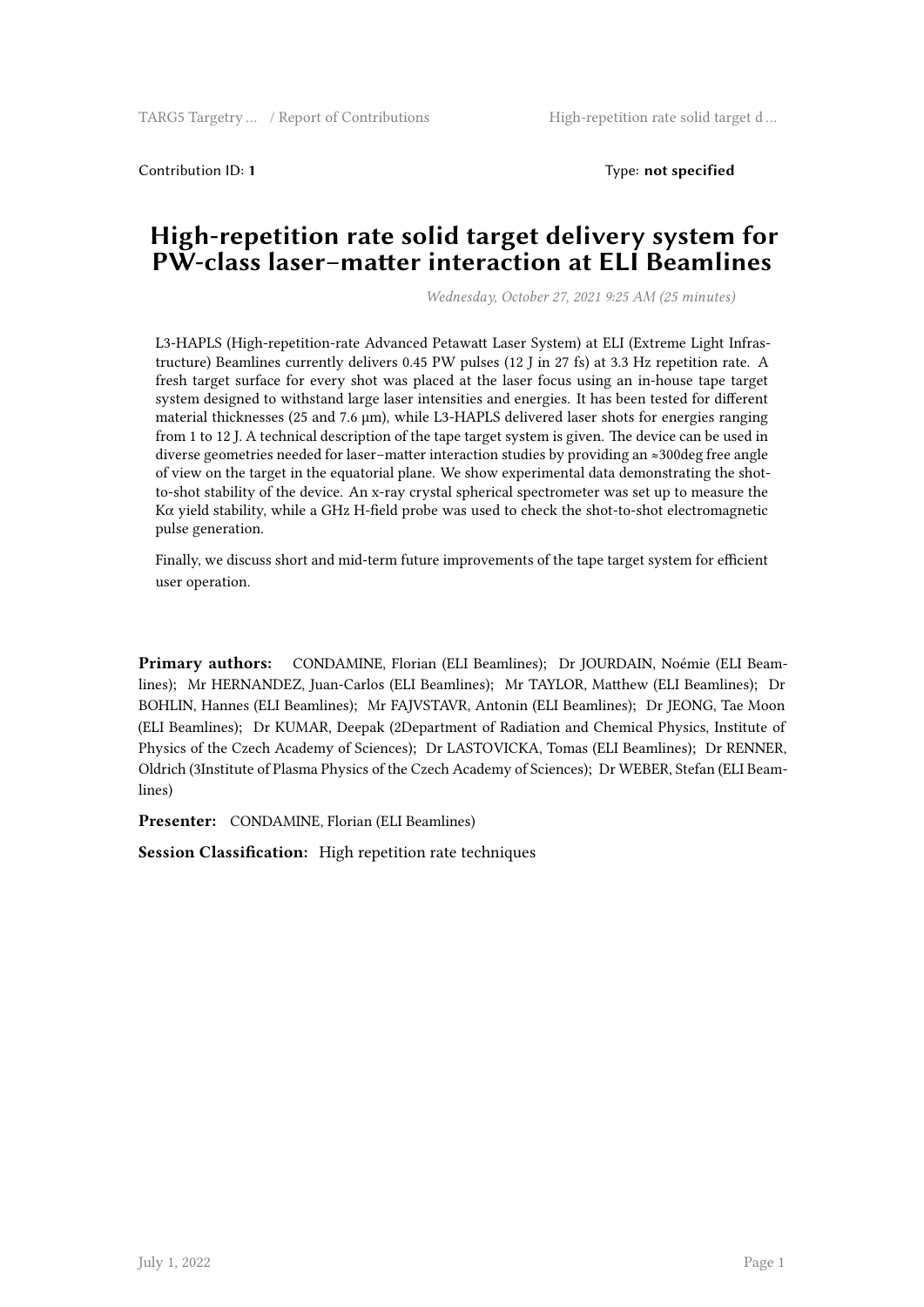Contribution ID: **2** Type: **not specified**

#### **High-repetition rate plasma mirror for improved contrast at ELI-ALPS**

*Wednesday, October 27, 2021 12:25 PM (25 minutes)*

Modern laser facilities for Laser-Driven Plasma Acceleration (LDPA) reach intensities < 1020*W*/*cm*<sup>2</sup> making them capable of accelerating particles up to the relativistic regime. In order to have an efficient acceleration mechanism the laser pulse needs to interact with the laser at its top intensity, nonetheless effects like ASE and pre-pulses can generate intensities high above the metal and dielectric ionization thresholds  $(\sim 10^{11} W/cm^2$  and  $10^{13} W/cm^2$ ). To overcome these limitations different techniques have been developed such as XPW, plasma mirrors and OP-CPA font ends.

In this work we present a high-repetition rate plasma mirror developed for the ELI-ALPS tested at the50 TW laser at L2A2 Lab at the USC (1J, 30 mJ, 35 fs, 10Hz, Ti:Sapph system) and the Sylos alignment beam at ELI-ALPS (30 mJ, 15 fs, 10Hz, OPCPA system). The PM works with a small incidence angle  $\langle \langle 4^{\circ} \rangle$  that allows us to use P-polarization through the experiment. A commercial AR (NBK-7, MgF2, R< 1.75% @ 800nm) substrate is ionized by the laser pulse to reflect the main part of the laser beam and improve the contrast below 10*−*<sup>9</sup> . As the target is destroyed after every shot, we rotate the substrate using a target composed by a rotational and a linear stages. This allow us to operate the PM with high stability with a repetition rate of 10 Hz for more than 14.000 continuous shots. We present measurents of the performance of the PM which show good stability in the pulse duration, the energy contrast, the reflectivity, beam pointing and Strehl ratio in two different laser systems.

**Primary author:** Dr CONTRERAS-MARTINEZ, Ramiro (Universidad de Salamanca)

**Co-authors:** Dr ALEJO, Aarón (IGFAE-Universidad de Santiago de Compostela); Mr PEÑAS, Juan (IGFAE-Universidad de Santiago de Compostela); Mr BEMBIBRE, Adrián (IGFAE-Universidad de Santiago de Compostela); Dr SEIMETZ, Michael (I3M-Universitat Politècnica de València); Dr BENLLI-URE, Jose (IGFAE-Universidad de Santiago de Compostela); Dr RUIZ, Camilo (Universidad de Salamanca)

**Presenter:** Dr CONTRERAS-MARTINEZ, Ramiro (Universidad de Salamanca)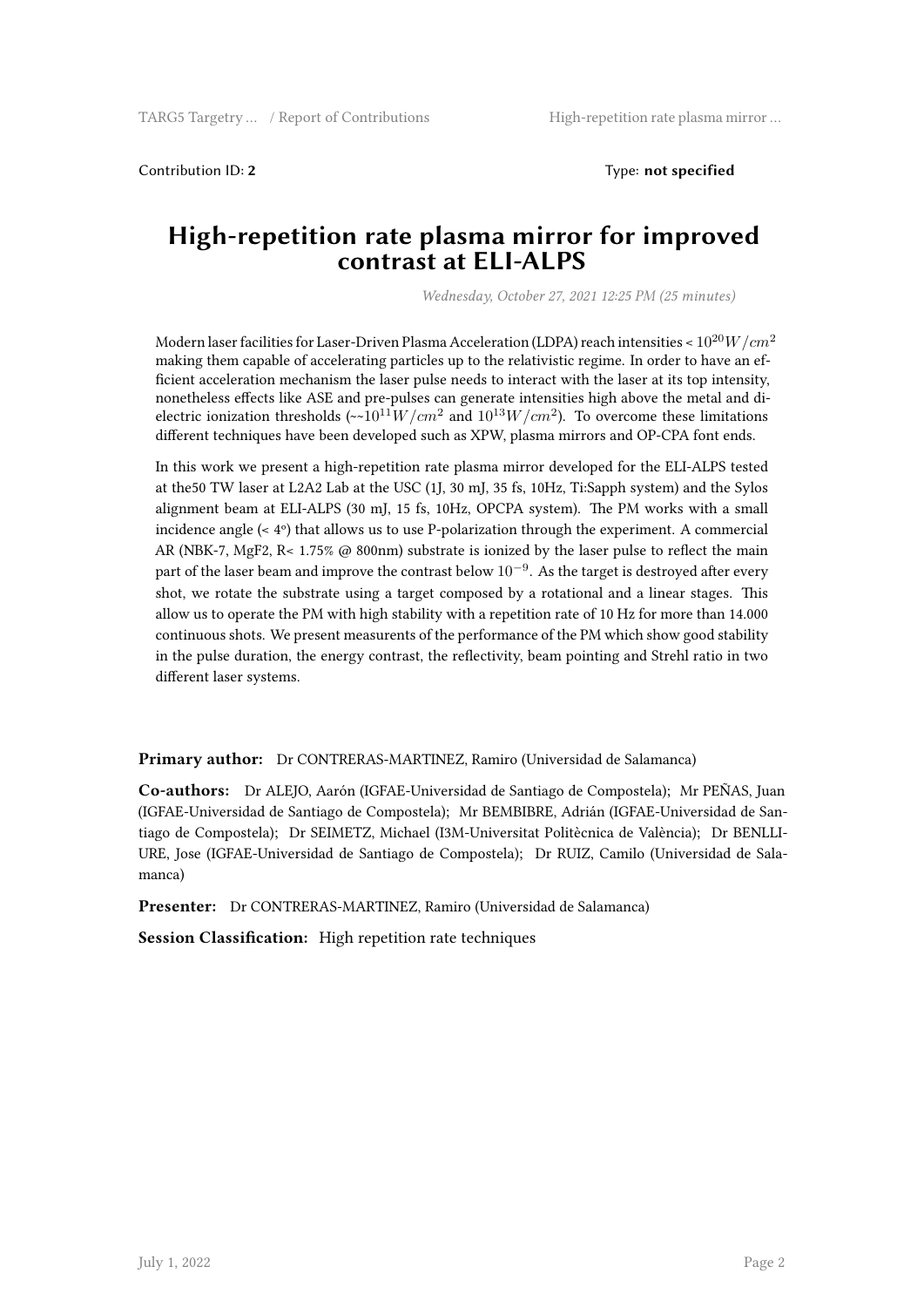Contribution ID: **3** Type: **not specified**

#### **A multi-shot wheel-target assembly for laser-plasma proton acceleration**

*Wednesday, October 27, 2021 10:15 AM (25 minutes)*

A multi-shot target assembly for laser-plasma proton acceleration has been commissioned at the Laser Laboratory for Acceleration and Applications (L2A2), at the University of Santiago de Compostela. The assembly consists of a multi-target wheel holding plain target foils for around 1000 – 2000 shots. Two linear stages and one rotating stage hold the target wheel and move it to replenish the target material, and to position it at the laser focus. For this purpose, we have developed a procedure for the shot-to-shot correction of the target position, capable of functioning at the L2A2 laser nominal repetition rate of 10 Hz. This procedure is based on a detailed 3D mapping of the impact positions at the targets, obtained by measuring the deformation of the target surface with an optical position sensor prior to the irradiation. The map is then programmed into the stages which automatically correct the laser focal position on the target shot-to-shot with micrometric resolution.

The reliability of this procedure was tested by performing an online mapping of the target surface during the correction, in synchronization with the positioning of the impact points at repetition rates of 10 and 15 Hz. The obtained stability in the positioning resulted to be about 4 μm standard deviation over 2016 points.

As a second validation, protons up to 1.7 MeV were successfully accelerated in the Target Normal Sheath Acceleration (TNSA) regime by irradiating Al foils of 12 μm-thickness with 1.2 J, 40 fs (3.6·1018 W/cm2) laser pulses at the L2A2. We have performed series of 24 shots at 10 Hz reaching a stability in proton maximum energy of about 13%, and of about 16% in the spectral temperature.

#### **Primary author:** PE�AS NADALES, JUAN (IGFAE)

**Co-authors:** Dr CORTINA-GIL, Dolores (IGFAE); Dr ALEJO, Aarón (IGFAE-Universidad de Santiago de Compostela); Mr BEMBIBRE, Adrián (IGFAE-Universidad de Santiago de Compostela); MARTÍN, Lucía; RUIZ MÉNDEZ, CAMILO (USAL); SEIMETZ, Michael (CSIC); Dr BENLLIURE, Jose (IGFAE-Universidad de Santiago de Compostela)

**Presenter:** PE�AS NADALES, JUAN (IGFAE)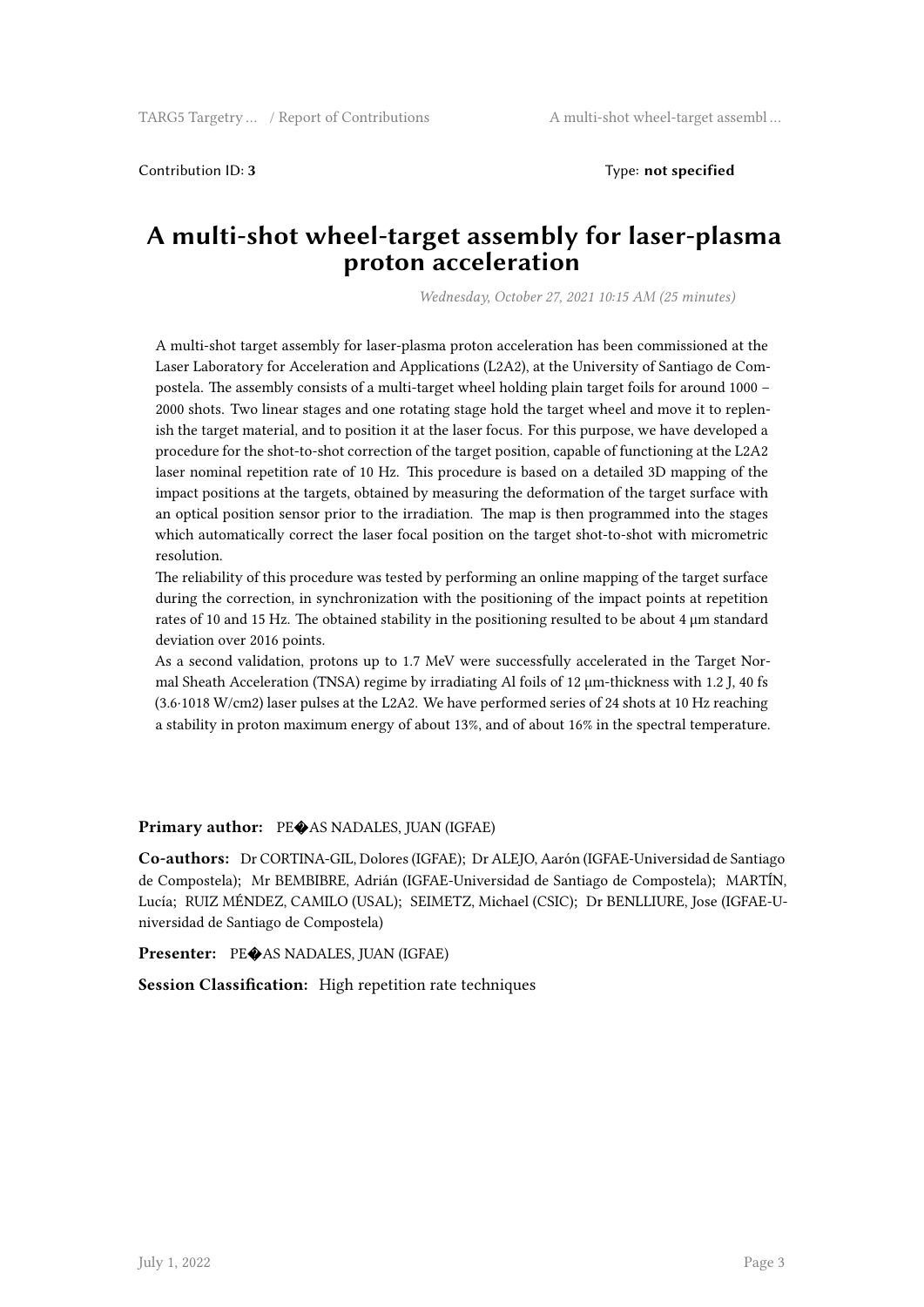Contribution ID: **4** Type: **not specified**

#### **Title: Spectroscopic Real Time Temperature Diagnostic for Laser Heated Thin Gold Foils**

*Wednesday, October 27, 2021 12:00 PM (25 minutes)*

In the past four years we have investigated gold ion acceleration at the Texas Petawatt laser (Austin, Texas with a pulse length of 110 fs) and the GSI PHELIX laser in Darmstadt (with a pulse length of 500 fs) [1,2] in the context of developing the novel 'fission-fusion' nuclear reaction mechanism [3]. In order to allow for efficient heavy-ion acceleration with kinetic cutoff-energies above 5 MeV/u (finally aiming at 7-10 MeV/u), targets were preheated in order to clean the surface by evaporating surface contaminants like hydrogen and carbon. This had varying effects on the cutoff energy of accelerated ions, suspected to correspond with laser pulse length. We have constructed a target preheating system and algorithm to accurately measure in real time the temperature of gold targets in vacuum at the Center for Advanced Laser Applications (Garching, laser pulse length 25 fs) to assess the relationship between target preheating and gold ion acceleration for a short pulse laser [4]. By heating the target (typical diameter 1.5 mm, thickness between 250 nm and 400 nm) with a 3 W cw 532 nm Nd:YAG laser and measuring the thermal infraread spectrum emitted from the target with a NIR spectrometer, the algorithm subsequently fitted Planck's radiation law to the thermal spectrum, thus allowing to determine the target temperature. With this, gold targets were already successfully heated up close to their melting point (1064 *◦*C ).

**Primary authors:** Ms FITZPATRICK, Erin Grace (LMU Munich); GEULIG, Laura Desiree (LMU Munich)

**Co-authors:** Mr WEISER, Maximilian (LMU Munich); Dr LINDNER, Florian H. (LMU Munich); Prof. THIROLF, Peter G. (LMU Munich)

**Presenters:** Ms FITZPATRICK, Erin Grace (LMU Munich); GEULIG, Laura Desiree (LMU Munich)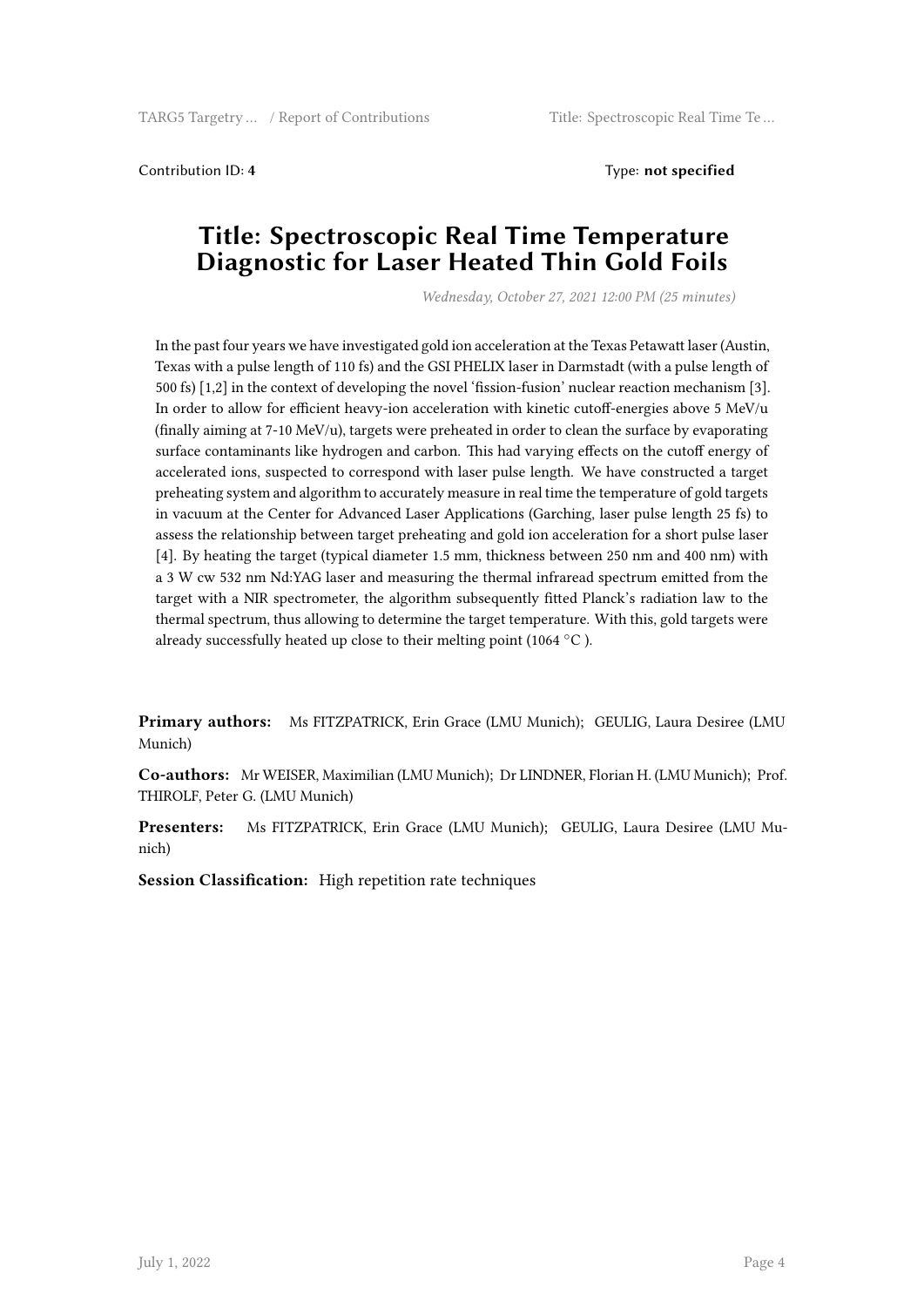Contribution ID: **5** Type: **not specified**

#### **Fully Isolated Targets for High Power Laser Interaction applying a Paul Trap**

*Wednesday, October 27, 2021 11:10 AM (25 minutes)*

We will give an update on the current developments on our target positioning system for levitating, isolated micro spheres. The Paul trap system is specifically designed to ensure functionality at high-power laser systems. Active damping enables reliable overlap of the micrometer-sized target with the micrometer-sized laser focus.

The complete target system can now be fully remote controlled. These improvements enabled repetition rates of the order of one shot every 10-15 minutes, mainly limited by the time required for inserting and retracting the microscope for imaging target and laser focal spot.

We recently performed experiments at the ZEUS laser at the Centre for Advanced Laser Applications, a 5 TW Ti:Sa laser system, for laser plasma expansion studies at intensities of  $10^{16}$  W/cm<sup>2</sup>. These studies were prerequisites for experiments at the JETi 200 laser at the Helmholtz Institute in Jena, where plasma expansion was initiated by a similarly strong, artificially introduced pre-pulse for studying the effect on ion acceleration from microscopic spherical targets at reduced density.

**Primary author:** GEBHARD, Johannes (Ludwig-Maximilians-Universität München, Department of Medical Physics, Faculty of Physics, Am Coulombwall 1, 85748 Garching b. München, Germany)

**Co-authors:** SPEICHER, Martin (Ludwig-Maximilians-Universität München, Department of Medical Physics, Faculty of Physics, Am Coulombwall 1, 85748 Garching b. München, Germany); BALLING, Felix (Ludwig-Maximilians-Universität München, Department of Medical Physics, Faculty of Physics, Am Coulombwall 1, 85748 Garching b. München, Germany); KALIS, Joey (Max-Planck-Institut für Plasmaphysik, 85748 Garching, Germany); Dr SÄVERT, Alexander (Helmholtz Institute Jena, Fröbelstieg 3, 07743 Jena, Germany); Dr HILZ, Peter (Helmholtz Institute Jena, Fröbelstieg 3, 07743 Jena, Germany); Prof. ZEPF, Matt (Helmholtz Institute Jena, Fröbelstieg 3, 07743 Jena, Germany); Prof. SCHREIBER, Jörg (Ludwig-Maximilians-Universität München, Department of Medical Physics, Faculty of Physics, Am Coulombwall 1, 85748 Garching b. München, Germany)

**Presenter:** GEBHARD, Johannes (Ludwig-Maximilians-Universität München, Department of Medical Physics, Faculty of Physics, Am Coulombwall 1, 85748 Garching b. München, Germany)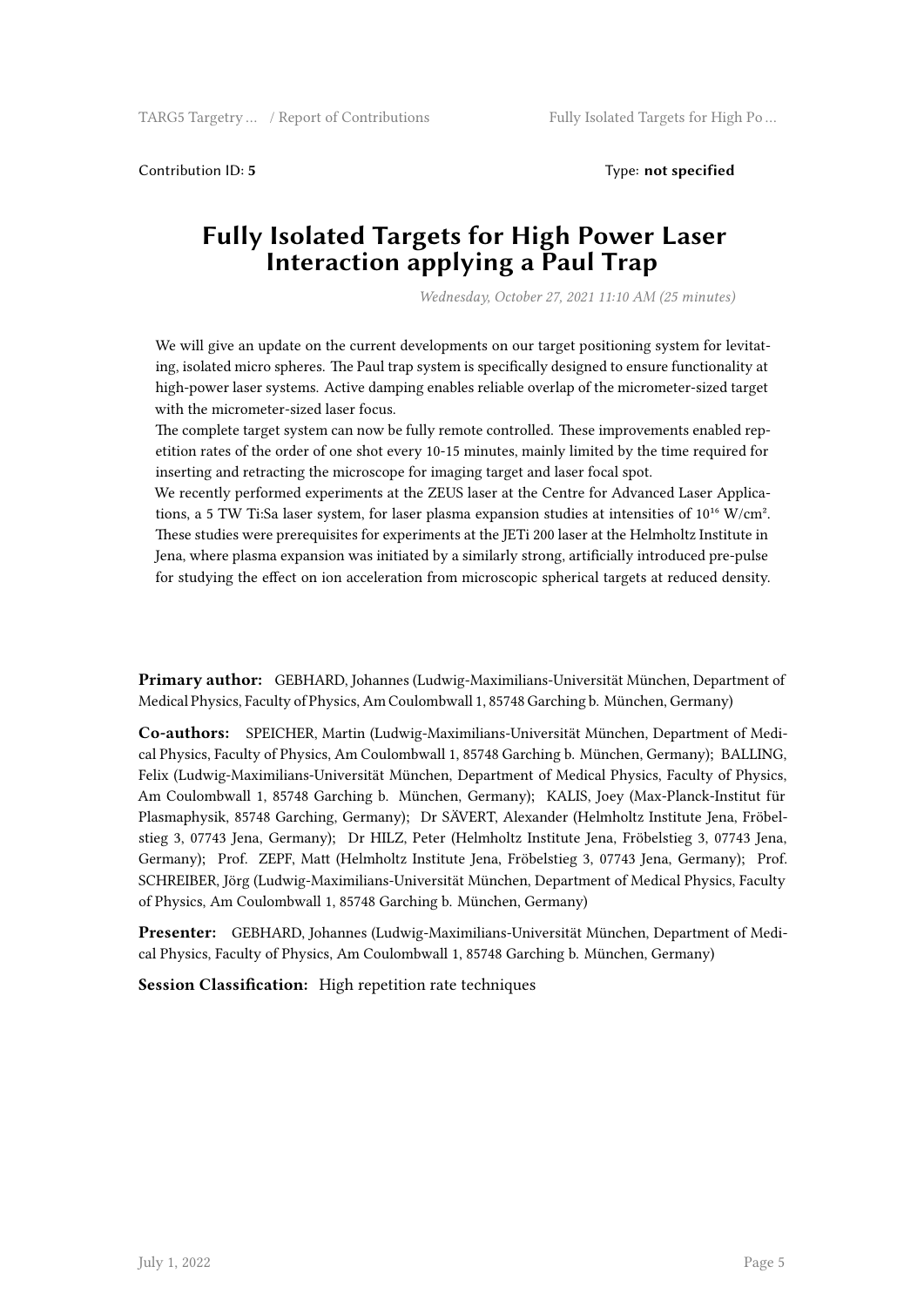Contribution ID: 6 **Type: not specified Type: not specified** 

#### **Cryogenic sheet jet targets produced from liquid hydrogen for high repetition rate experiments**

*Tuesday, October 26, 2021 10:00 AM (30 minutes)*

Cryogenic jet targets are attracting growing attention in scientific fields investigated at x-ray free electron laser and high power laser facilities, e.g. in high energy density science exploring extreme states of matter or in relativistic laser plasma interactions aiming to develop novel ion accelerators. A key advantage of cryogenic targets is the unique capability to deliver ultra-pure samples at solid density using chemical elements that under ambient conditions exist in the gas phase (e.g. hydrogen) and to generate replenishing, free-standing, debris free targets at high repetition rates.

Sheet jets in particular, due to their extended width and an adjustable thickness, are of special interest for parametric studies, e.g. the investigation of different acceleration mechanisms in laser driven plasmas.

In this talk, we present experimental studies on the characterization of hydrogen sheet jets ejected from split nozzles under various operation conditions. The jet, which forms leafed sheets altered by the surface tension, solidifies within a millimeter due to strong evaporative cooling upon which the sheet width and thickness is conserved further downstream yielding constant target conditions. The respective fluid dynamic and thermodynamic behaviour is discussed and compared with computational fluid dynamic simulations.

Understanding of the flow and the solidification of free-flowing liquids will help to design specialized nozzles for the generation of jet targets with tailorable parameters.

**Primary authors:** REHWALD, Martin (Helmholtz-Zentrum Dresden-Rossendorf); ASSENBAUM, Stefan (HZDR); Mr BERNERT, Constantin (HZDR - Helmholtz-Zentrum Dresden-Rossendorf); DIAS LOUREIRO, Daniel (European XFEL - HED); Mr YANG, Fan (European XFEL); SCHRAMM, Ulrich; ZEIL, Karl (HZDR); GOEDE, Sebastian

**Presenter:** REHWALD, Martin (Helmholtz-Zentrum Dresden-Rossendorf)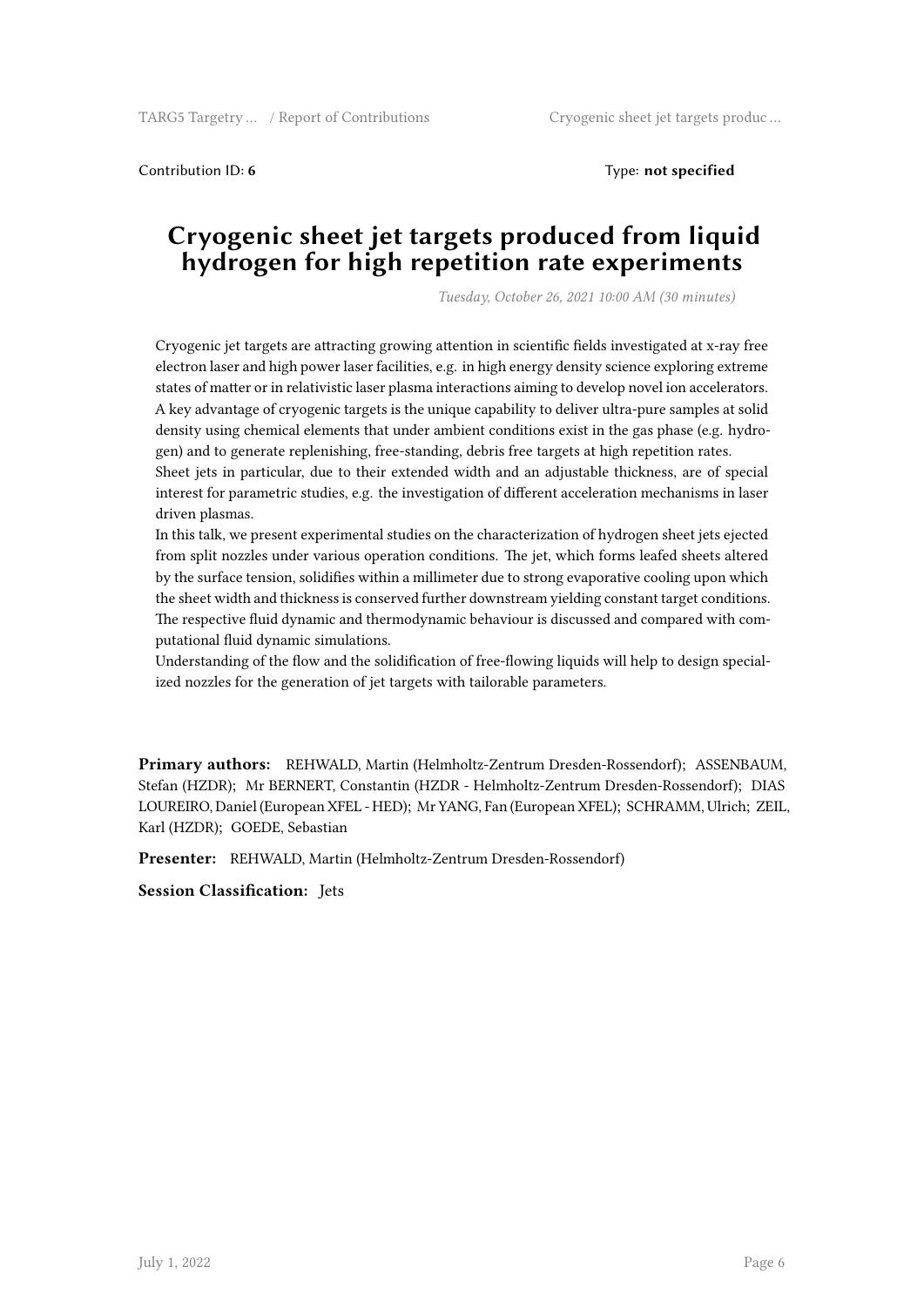Contribution ID: **7** Type: **not specified**

#### **An astigmatic method for target pre-alignment at high-repetition rate**

*Wednesday, October 27, 2021 11:35 AM (25 minutes)*

After the interaction between an intense laser pulse and a solid target, the target is usually destroyed. Due to this damage, a target delivery technique must be implemented to renew the target with the required repetition rate and precision. This process must be done carefully to maintain the target in focus at high repetition rate (1 kHz), since an online measurement of the target position is difficult to achieve [1,2]. A solution to this problem is to measure the target position for each programmed sequence before the experiment and use this map to correct the position when shooting the target. In this work, we present the results of a surface target mapping implementing an astigmatic method.

The astigmatic focusing method is a well-known technique used in microscope objective focusing [3,4]. We use this focusing system to characterize the surface by mapping a solid target in a confocal setup at normal incidence, respect the target. We tested our astigmatic focusing method using the L2A2 laser system (Universidad de Santiago de Compostela, 25 GW, 1mJ, 35 fs, 1kHz, Ti:Sapph amplified system). A fraction of a 2-inches target (1/8) was mapped in less than 15 minutes with an accuracy of  $\pm$  10  $\upmu$ m. A full target mapping could be performed in 120 minutes or less. The information of the surface calibration can be loaded to a programmed sequence of the target delivery to run the experiment. This remote technique, to characterize the deviations of the target with respect to focus, will enable a microfocus laser-plasma X-ray source with high average power and stability, which is essential for some applications.

- 1. L. Martin, J. Benlliure, D. Cortina-Gil, J. Penas, and C. Ruiz, "Improved stability of a compact vacuum-free laser-plasma X-ray source," High Power Laser Science and Engineering 8, (2020).
- 2. A. Baguckis, A. Plukis, J. Reklaitis, V. Remeikis, L. Giniūnas, and M. Vengris, "Generation of plasma X-ray sources via high repetition rate femtosecond laser pulses," Applied Physics B: Lasers and Optics 123, (2017).
- 3. W.-Y. Hsu, C.-S. Lee, P.-J. Chen, N.-T. Chen, F.-Z. Chen, Z.-R. Yu, C.-H. Kuo, and C.-H. Hwang, "Development of the fast astigmatic auto-focus microscope system," Measurement Science and Technology 20, (2009).
- 4. Z. Bai and J. Wei, "Focusing error detection based on astigmatic method with a double cylindrical lens group," Optics & Laser Technology 106, (2018).

#### **Primary author:** DELGADO-AGUILLÓN, Jesús (Universidad de Salamanca)

**Co-authors:** Dr RUIZ, Camilo (Instituto de física fundamental y matemáticas, Universidad de Salamanca); Dr ROSETE-AGUILAR , Martha (Instituto de Ciencias Aplicadas y Tecnología, Universidad Nacional Autónoma de México); Dr GARDUÑO-MEJÍA, Jesús (Instituto de Ciencias Aplicadas y Tecnología, Universidad Nacional Autónoma de México)

**Presenter:** DELGADO-AGUILLÓN, Jesús (Universidad de Salamanca)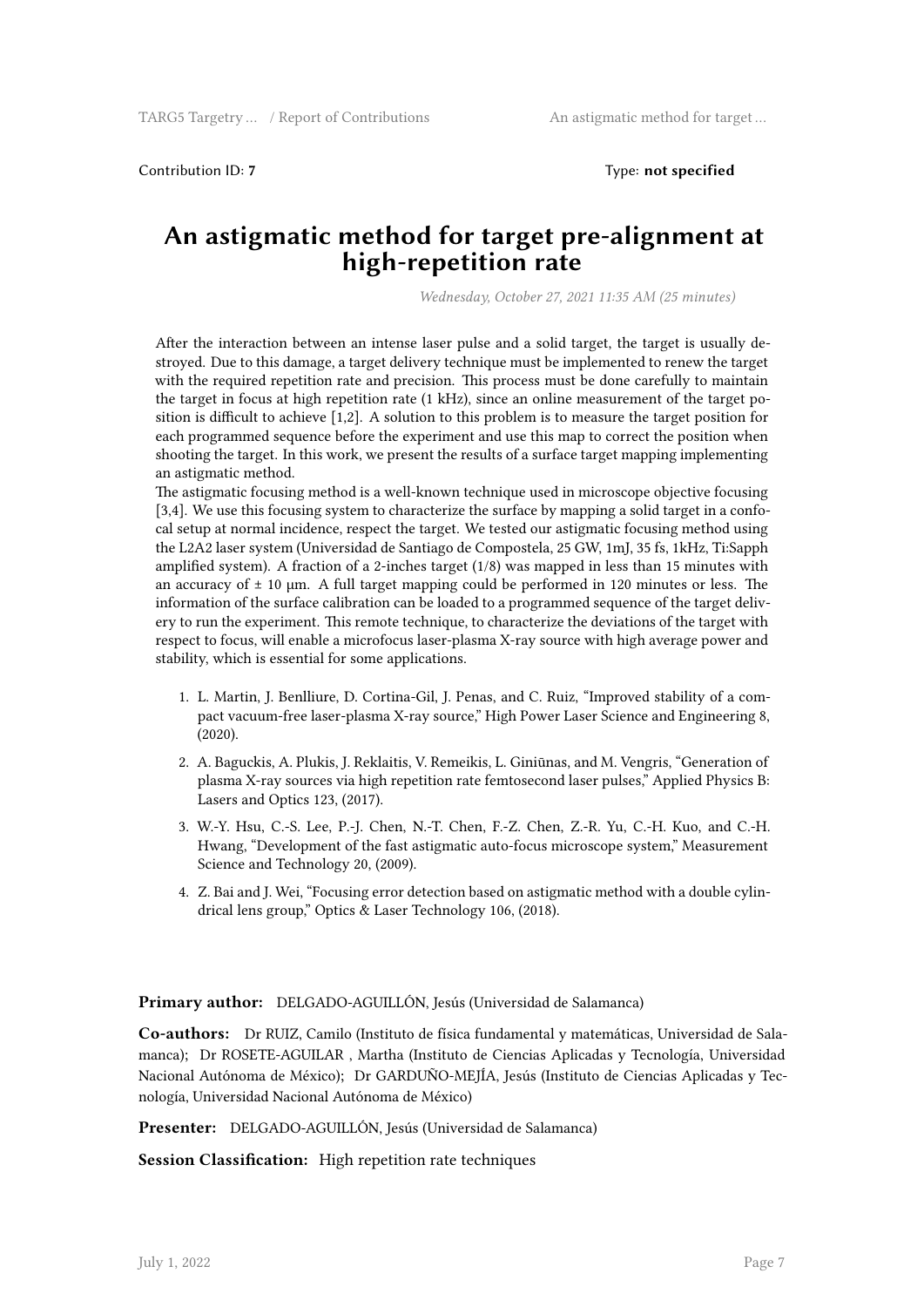Contribution ID: **8** Type: **not specified**

#### **Advancements in double-layer target production for enhanced laser-driven ion acceleration**

*Tuesday, October 26, 2021 2:30 PM (30 minutes)*

Laser-driven ion sources [1] represent a promising alternative over conventional ion and electron accelerators, with potential applications ranging from the medical field [2] to nuclear and material science [3]. Compact laser-driven ion sources would be a valuable asset in many of those applications, exploiting tabletop laser systems—in the range of tens of TW and capable of high repetition rate operation. To make up for the laser relatively modest characteristics, it is crucial to drive an efficient acceleration process, shifting the focus to advanced targetry. If the front side of a micrometric or sub-micrometric solid target is covered with a near-critical density layer, the laser-matter coupling and thus the acceleration process are enhanced, as demonstrated in numerical and experimental studies [4,5]. At high repetition rate operation, shot to shot variation in target properties should be minimized, a further challenge for target manufacturing.

In this contribution we present the full production and characterization of near-critical doublelayer targets (DLTs), in the form of arrays on a perforated target holder, ready to be employed in particle acceleration experiments. The DLTs are composed of a near-solid density titanium thin film, coupled with a nanostructured carbon foam layer of near critical density.

The deposition of titanium (Ti) film on the hollow holder is achieved by first filling the holes with caramel, thus levelling its surface. The magnetron sputtering technique is then exploited to deposit a solid film, both in DCMS (Direct Current Magnetron Sputtering) and HiPIMS (High Power Impulse Magnetron Sputtering) regimes [6]. An ideal combination is found alternating the two techniques during the deposition, allowing a fine control of the film morphology, density, uniformity and internal stresses. All these properties are of great importance for the film mechanical stability, while the film thickness uniformity and its density could be relevant also for the acceleration process. After the deposition the caramel can be dissolved in water, leaving a flat freestanding Ti film with near bulk density, low residual stresses and high thickness uniformity over the whole target holder area. Freestanding Ti films ranging from 400 nm to 1.8 μm were successfully produced.

Nanostructured carbon foams are porous materials with a fractal structure and mean density down to a few mg/cm3 [7], thus one of the few possible candidates for the near-critical layer. They are deposited on the freestanding Ti film with femtosecond Pulsed Laser Deposition (fs-PLD), a variation of the conventional nanosecond PLD employing shorter laser pulses. This effectively extends the range of the experimental parameters available to the technique, allowing a better control of the carbon foam properties. The compatibility between film and foam is also explored.

Finally, 2D particle in cell (PIC) simulations are performed considering the DLT range of parameters obtained experimentally, assuming both TW and PW class lasers; the results show a significant enhancement in the acceleration process, acting as a useful support for the foreseen experimental ion acceleration campaigns.

[1] Macchi A., Borghesi M. and Passoni M. "Ion acceleration by superintense laser-plasma interaction." Reviews of Modern Physics 85.2 (2013): 751

[2] Chaudhary P., Milluzzo G., Ahmed H., Odlozilik B., McMurray A., Prise K.M. and Borghesi M. "Radiobiology experiments with ultra-high dose rate laser-driven protons: methodology and state-of-the-art." Front. Phys. 9 (2021): 624963

[3] Passoni M., Arioli F.M., Cialfi L., Dellasega D., Fedeli L., Formenti A., Giovannelli A.C., Maffini A., Mirani F., Pazzaglia A. and Tentori A. "Advanced laser-driven ion sources and their applications in materials and nuclear science." Plasma Physics and Controlled Fusion 62.1 (2019): 014022

[4] Fedeli L., Formenti A., Cialfi L., Pazzaglia A. and Passoni M. "Ultra-intense laser interaction with nanostructured near-critical plasmas." Scientific reports 8.1 (2018): 3834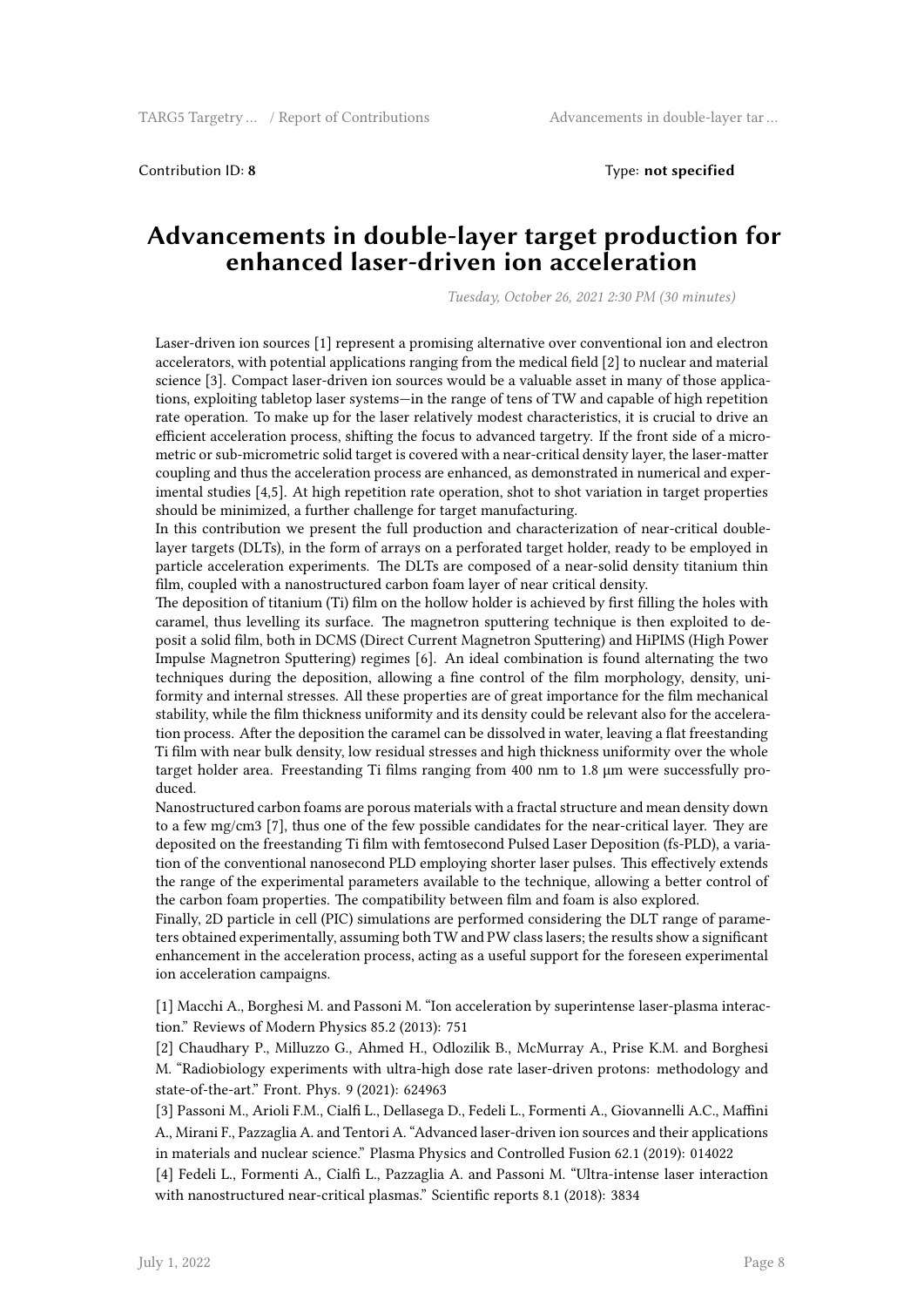[5] Fedeli L., Formenti A., Pazzaglia A., Arioli F. M., Tentori A. and Passoni M. "Enhanced laserdriven hadron sources with nanostructured double-layer targets." New Journal of Physics 22.3 (2020): 033045

[6] Lundin D., Minea T. and Gudmundsson J. T. "High Power Impulse Magnetron Sputtering: Fundamentals, Technologies, Challenges and Applications." Elsevier, 1st ed. (2019)

[7] Zani A., Dellasega D., Russo V. and Passoni M. "Ultra-low density carbon foams produced by pulsed laser deposition." Carbon 56 (2013): 358-365

**Primary authors:** ORECCHIA, Davide (Politecnico di Milano); VAVASSORI, Davide (Politecnico di Milano); MAFFINI, Alessandro (Politecnico di Milano); DELLASEGA, David (Politecnico di Milano); GATTI, Francesco (Politecnico di Milano); FORMENTI, Arianna (Politecnico di Milano); MI-RANI, Francesco; PASSONI, Matteo (Politecnico di Milano)

**Presenter:** ORECCHIA, Davide (Politecnico di Milano)

**Session Classification:** Structured targets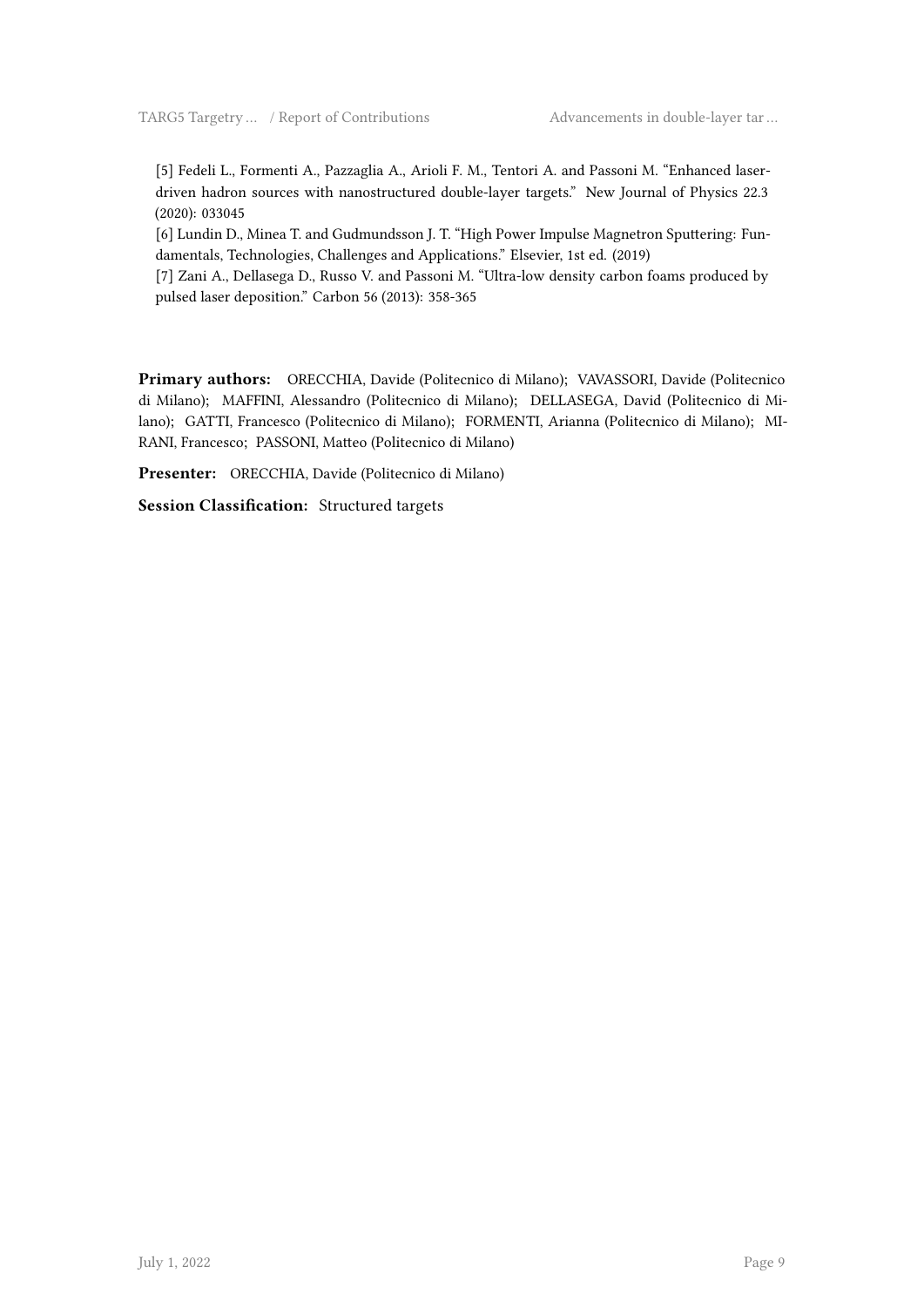Contribution ID: 9 Type: **not specified** 

#### **Cryogenic jet platform for High-Energy-Density experiments at European XFEL**

*Tuesday, October 26, 2021 9:30 AM (30 minutes)*

Jets of cryogenically cooled hydrogen has been fielded just recently in the disciplines of plasma physics and high energy density science in order to explore extreme states of matter as found deep inside planet interiors [1, 2] or in relativistic laser plasma interactions aiming to develop table-top ion accelerators [3, 4, 5]. Latter promise a wide range of potential applications as compact particle source for medical tumor therapy treatments or high flux neutron converter for material radiography. The respective research towards a detailed understanding of the microscopic spatiotemporal evolution of transient laser plasmas is one of the key goals of the high-energy-density (HED) instrument combining brilliant x-ray pulses of the European XFEL facility and ultra-high-power laser drivers of HIBEF\*.

This talk will introduce the new standard platform for cryogenic liquid jet delivery, currently developed and soon commissioned at the HED instrument, which aims to provide targets of various types of liquids, shapes (circular, sheets, droplets) and sizes. Compared to solid foil samples, stably free-standing replenishing jets promise continuous 10 Hz repetition rate by mitigating debris, one of the major obstacles in high power laser experiments. The platform integration into the beamline including online target characterization diagnostics will be presented.

\*HIBEF - Helmholtz International Beamline for Extreme Fields

[1] U. Zastrau, et al., "Resolving Ultrafast Heating of Dense Cryogenic Hydrogen", Phys. Rev. Lett. 112, 105002 (2014)

[2] L.B. Fletcher, et al., "High resolution x-ray Thomson scattering measurements from cryogenic hydrogen jets using the Linac Coherent Light Source", Rev. Sci. Instruments 87, 11E524 (2016)

[3] S. Göde, et al., "Relativistic electron streaming instabilities modulate proton beams accelerated in laser-plasma interactions", PRL 118, 194801 (2017).

[4] M. Gauthier, et al., "High-intensity laser-accelerated ion beam produced from cryogenic microjet target", Rev. Sci. Instruments 87, 11D827 (2016)

[5] L. Obst, et al., "Efficient laser-driven proton acceleration from cylindrical and planar cryogenic hydrogen jets", Sci. Reports 7,10248 (2017)

**Primary authors:** DIAS LOUREIRO, Daniel (European XFEL - HED); Mr JAN-PATRICK, Schwinkendorf (European XFEL); ASSENBAUM, Stefan (HZDR); Mr BERNERT, Constantin (HZDR - Helmholtz-Zentrum Dresden-Rossendorf); REHWALD, Martin (Helmholtz-Zentrum Dresden-Rossendorf); SCHRAMM, Ulrich; Mr ZASTRAU, Ulf (European XFEL); ZEIL, Karl (HZDR); GOEDE, Sebastian

**Presenter:** GOEDE, Sebastian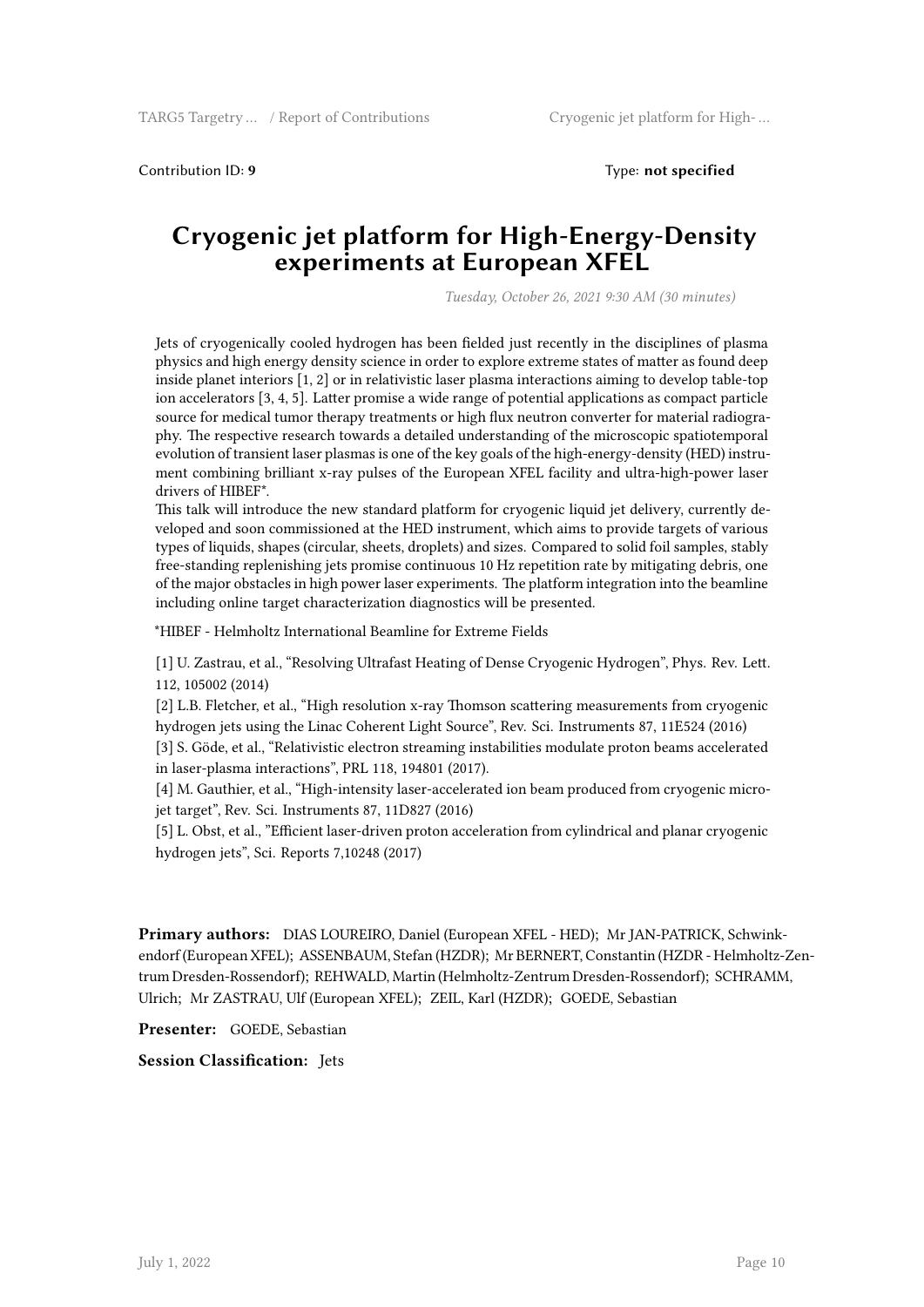Contribution ID: 10 **Type:** not specified

#### **Recent updates on the nano-foil target positioning system**

*Wednesday, October 27, 2021 9:00 AM (25 minutes)*

The commissioning of the Laser-driven ION beamline (LION) at the Centre for Advanced Laser Applications (CALA) in Garching near Munich required a repetition rated target system. The nano-foil target positioning system for intense laser plasma experiments as presented by Gao et al was developed for this purpose and demonstrated at the ATLAS 300 tera-watt Ti:Sa laser. This device can store ~1700 target foil position prior to the experiment and recall them with an accuracy of ~ 5 *µ*m during an experiment. Since this publication it was adapted to the ATLAS peta-watt upgrade and looser focusing from an  $f/2$  to an  $f/5$ . The target holders were redesigned to counter the increase of fratricides of nearest neighbor targets due to higher pulse-energy and increased focal-spot size. The distance between the holes has been increased and their diameter expanded to 1.5 mm. Each of the 19 holders can easily clip on to three spherical magnets, which are glued into the new PMMA plastic wheel frame. This frame is not manufactured with the same precision as the previous and additional position offsets are compensated by the software. The software has been ported to python and fully integrated within our TANGO controls setup. With the update, the preparation of the target alignment is now fully automated in vacuum, and records an image of each registered target. These are automatically previewed to the operator during the experiment who can reject individual targets based on visible damages. The current implementation of the software is not synchronized to the laser and is limited to one shot every 6 seconds.

**Primary authors:** HARTMANN, Jens; SPEICHER, Martin (Ludwig-Maximilians-Universität München, Department of Medical Physics, Faculty of Physics, Am Coulombwall 1, 85748 Garching b. München, Germany); Mr DOYLE, Leonard (LMU München); Mr RÖSCH, Thomas (LMU Munich); GERLACH, Sonja (LMU Munich); BALLING, Felix (Ludwig-Maximilians-Universität München, Department of Medical Physics, Faculty of Physics, Am Coulombwall 1, 85748 Garching b. München, Germany); Prof. SCHREIBER, Jörg (Ludwig-Maximilians-Universität München, Department of Medical Physics, Faculty of Physics, Am Coulombwall 1, 85748 Garching b. München, Germany)

**Presenter:** HARTMANN, Jens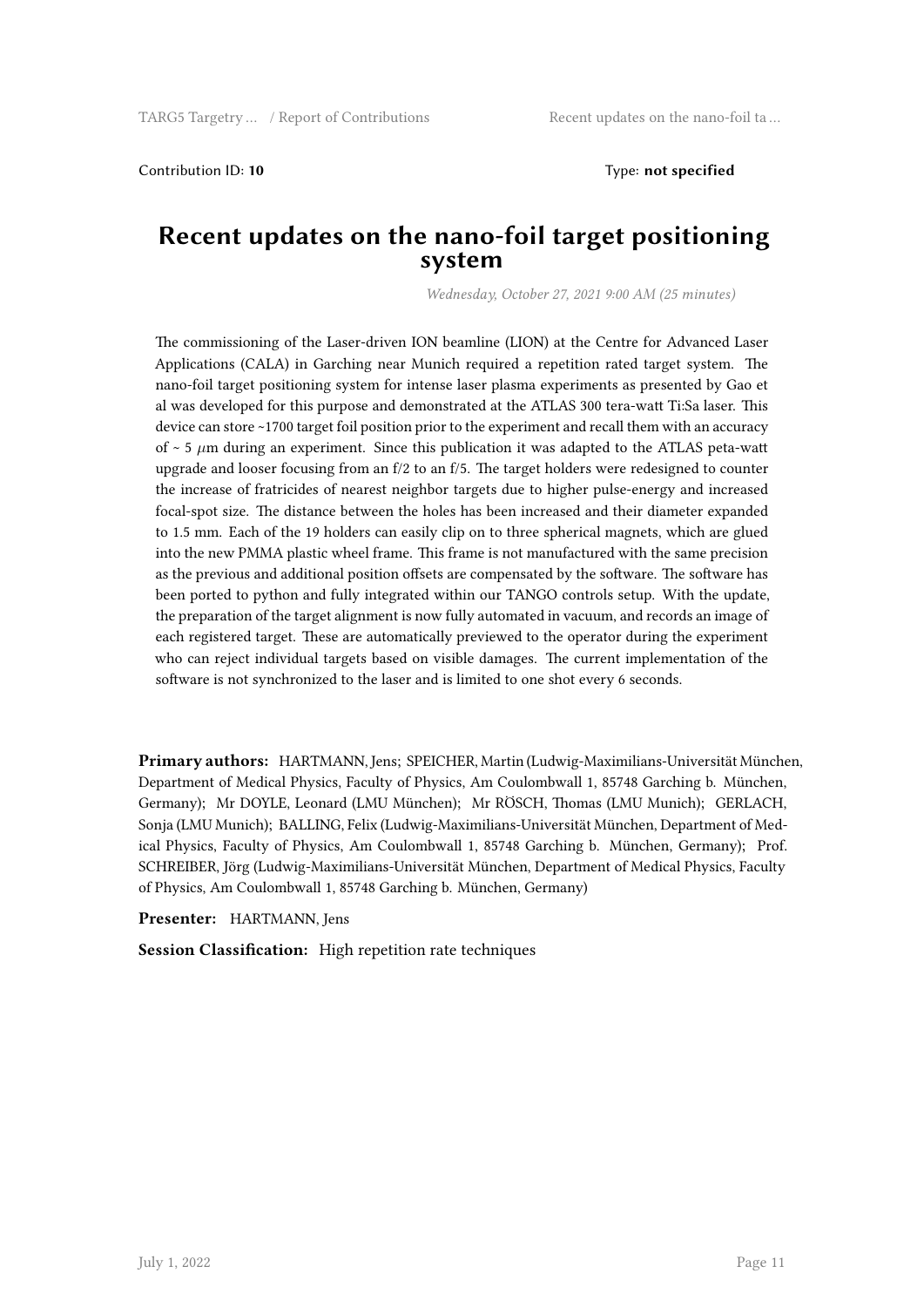Contribution ID: **11** Type: **not specified**

#### **All-optical plasma density shaping of a cryogenic hydrogen jet target for laser ion acceleration**

*Tuesday, October 26, 2021 9:00 AM (30 minutes)*

Target densities near the critical plasma density are of great interest for the laser-ion acceleration community, as new and interesting acceleration mechanisms can occur at these densities due to the effect of relativistically induced transparency.

Designing and builing near-critical densitiy targets with closely defined parameters has thus been the goal of much recent and ongoing target development.

Here, we present our approach for a density tailored near-critical target, that utilizes controlled pre-expansion of a cryogenic hydrogen jet target used at the Draco laser facility at Helmholtz-Zentrum Dresden-Rossendorf (HZDR).

The cylindrical solid hydrogen jet target is irradiated with pump laser pulses in the range of  $10^{12}$ to  $10^{18}$  W/cm<sup>2</sup>. The expansion of the emerging plasma cloud is studied over several tens of picoseconds by means of high resolution two-color off-harmonic optical probing.

At high pump laser intensities, a simple toy model of the radial density profile of the expanding jet target is applied to estimate the evolution of the plasma density during the expansion process. We show, how the expansion process can be directly influenced by controlling intensity and temporal shape of the pump laser pulses.

**Primary authors:** ASSENBAUM, Stefan (Helmholtz-Zentrum Dresden-Rossendorf); Mr BERNERT, Constantin (HZDR - Helmholtz-Zentrum Dresden-Rossendorf); REHWALD, Martin (Helmholtz-Zentrum Dresden-Rossendorf); ZEIL, Karl (HZDR); SCHRAMM, Ulrich

**Presenter:** ASSENBAUM, Stefan (Helmholtz-Zentrum Dresden-Rossendorf)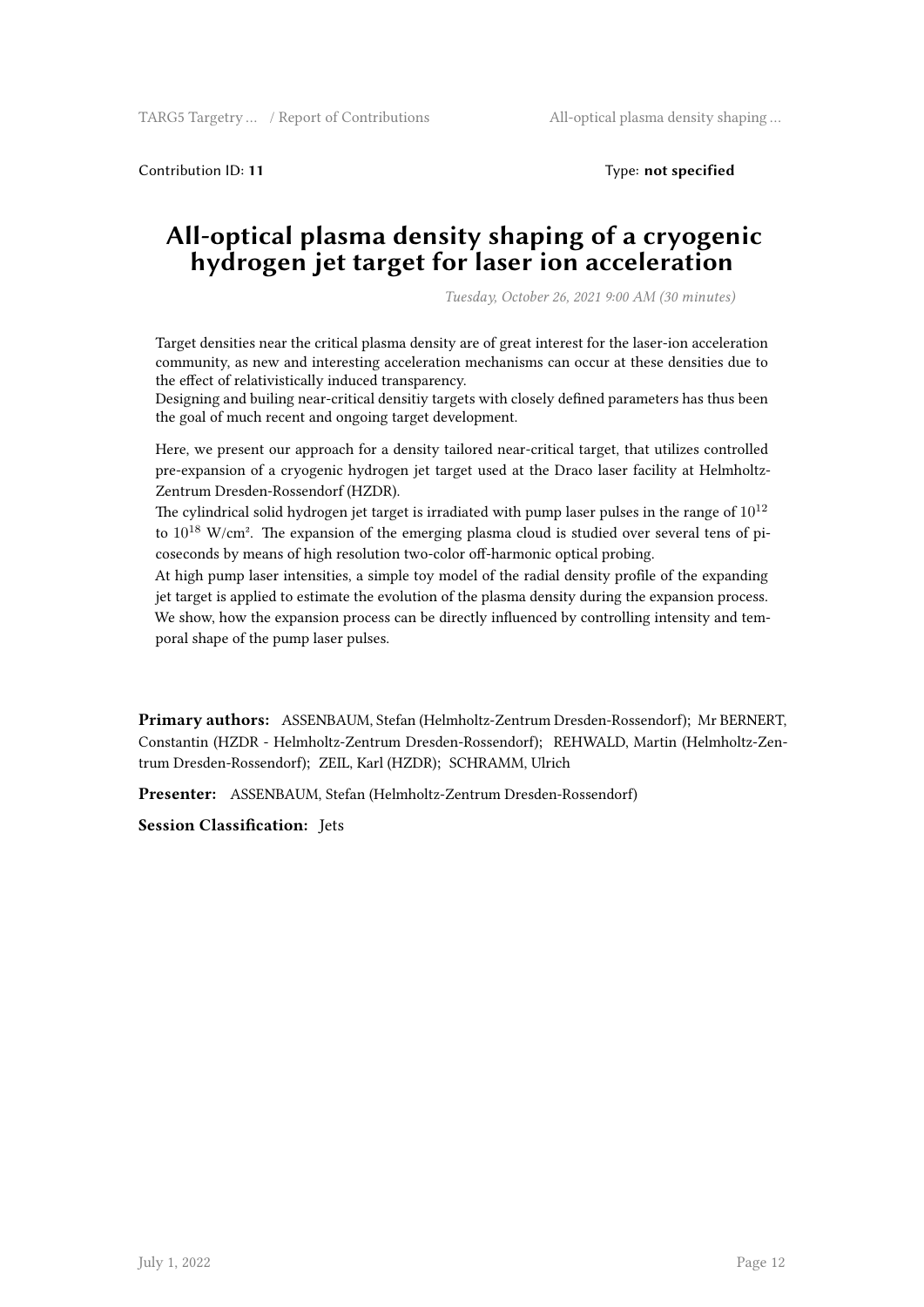Contribution ID: 12 Type: **not specified** 

#### **Boosted MeV-gamma and particle generation in short pulsed laser interaction with long-scaled NCD plasma of aerogel foam targets**

*Tuesday, October 26, 2021 4:00 PM (30 minutes)*

Ultra-high intense gamma and secondary particle beams are indispensable tools in many research fields like nuclear, atomic and material science as well as in biophysical and medical applications. Providing ultra-high intense and ultra-short pulsed beams, laser-driven relativistic electron beams are excellent tools for the generation of MeV gammas, protons and neutrons.

We report on enhanced laser-driven electron beam generation in the multi-MeV energy range that promises a tremendous increase of applicability.

Here, it is presented a novel concept for the efficient generation of gamma and neutron beams based on relativistic laser interactions with a long-scale near critical density plasma at moderate relativistic laser intensities. The basis is a target system with CH aerogel foam of sub-mm thickness and a volume density of 2 mg/cm<sup>3</sup>.

New experimental insights in laser-driven generation of ultra-intense well-directed multi-MeV beams of photons with fluences of  $>10^{12}$  ph/sr above 10 MeV and an ultra-high intense neutron source with  $6\times10^{10}$  neutrons per shot are presented. We observed high conversion efficiencies of laser energy to MeV-gammas (1.4%—2% above 10MeV) and neutrons (0.05% at 0.5—1MeV) already at moderate relativistic laser intensities.

These new insights of laser-driven ultra-intense gamma and neutron sources show a high capability for providing applicable beams in nuclear astrophysical research as well as in nuclear photonics applications. In addition, it promises a strong boost of the diagnostic potential of existing kJ PW laser systems used for ICF research.

**Primary author:** GÜNTHER, Marc

**Presenter:** GÜNTHER, Marc

**Session Classification:** Structured targets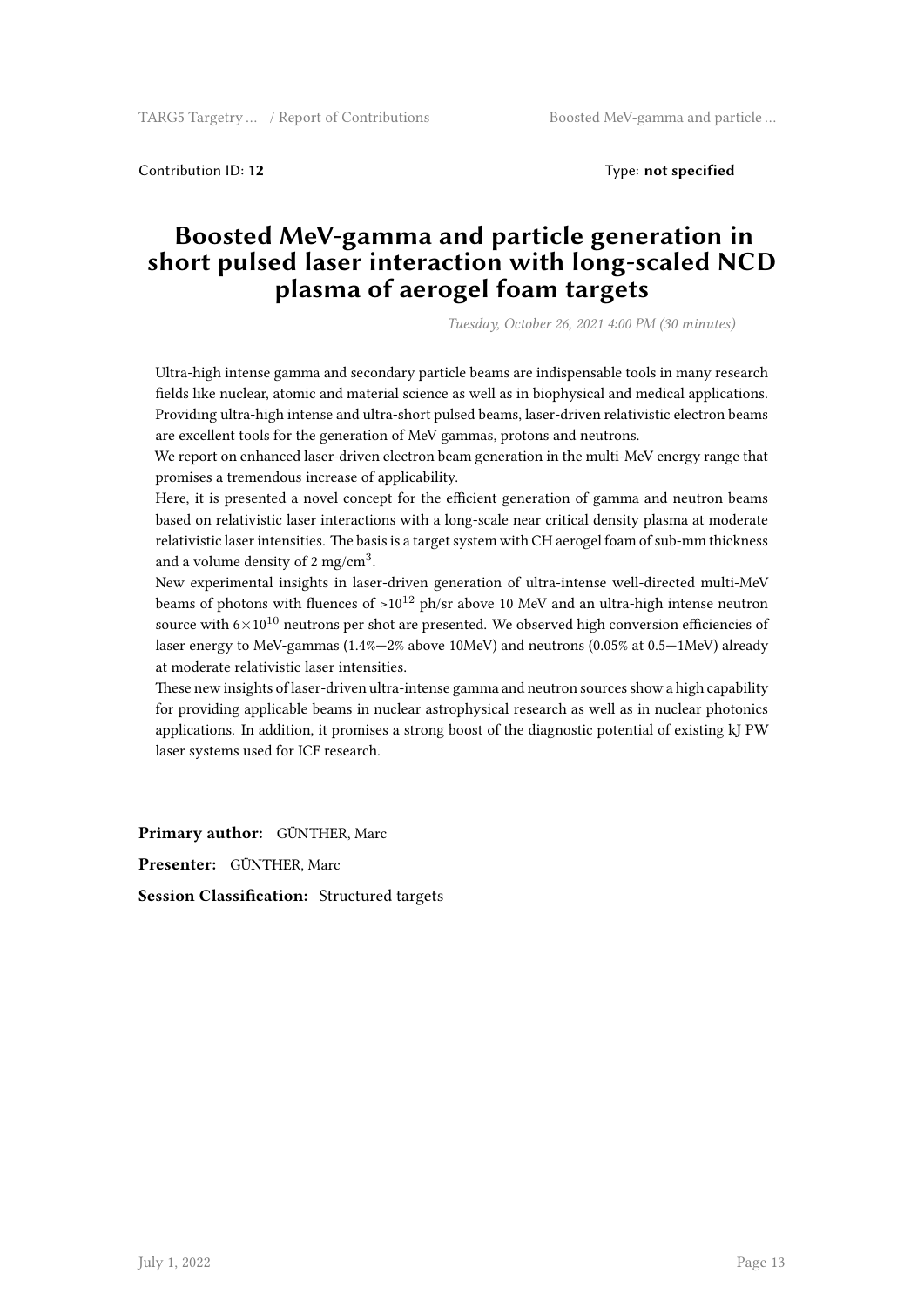Contribution ID: **13** Type: **not specified**

#### **Development of a thin liquid jet for ultrafast spectroscopy**

*Tuesday, October 26, 2021 11:00 AM (30 minutes)*

Spectroscopy of liquids and microscopic specimens within liquid environment is important as much of the reactions concerning life on earth happen in the aqueous environment. However such study faces difficulty when we try to use photons from the parts (e.g. infrared or extreme ultraviolet) of the electromagnetic spectrum which get strongly absorbed within the aqueous environment. Although, sub-micron diameter cylindrical jets paved the way for development in this direction, these pose problem regarding refraction or scattering at the boundary reducing the signal quality [1]. The recent advent of thin-flat jets can be proven to be useful circumventing all these problems. Attosecond spectroscopy of liquid water has been recently demonstrated with such a flat liquid jet [2]. Here we report the development of a sub-micron thick flat jet with millimetre size extension. This flat jet is produced using a microfluidic gas-dynamic chip, similar to the one reported in Ref. [3]. This chip has three micro-channels all converging at the bottom. The middle channel carries the liquid, whereas the outer channels carry the gas. Optimum gas and liquid flows produce such thin liquid jet. The system can be operated in air or in high vacuum condition. This presents the opportunity to do high resolution spectroscopy of liquid samples. The continuous flow of the liquid also ensures thermal damage free ultrafast spectroscopy especially using high repetition rate photon sources.

References:

[1] DePonte, D. P. et al. Gas dynamic virtual nozzle for generation of microscopic droplet streams. J. Phys. D Appl. Phys. 41, 19 (2008).

[2] Jordan, I. et al. Attosecond spectroscopy of liquid water. Science. 369, 974-979 (2020).

[3] Koralek, J. D. et al. Generation and characterization of ultrathin free-flowing liquid sheets. Nat. Comm. 9, 1353 (2018).

**Primary authors:** Dr BISWAS, Shubhadeep (Department of Physics, Ludwig-Maximilians-Universität München, Am Coulombwall 1, D-85748 Garching, Germany); Dr KHARBEDIA, Mikheil (ELI-ALPS, ELI-HU Nonprofit Kft., Wolfgang Sandner utca 3, 6728 Szeged, Hungary); Dr DE MARCO, Massimo (ELI-ALPS, ELI-HU Nonprofit Kft., Wolfgang Sandner utca 3, 6728 Szeged, Hungary); Mr HE, Lianren (Department of Physics, Ludwig-Maximilians-Universität München, Am Coulombwall 1, D-85748 Garching, Germany); Mr GRASSL, Martin (Department of Physics, Ludwig-Maximilians-Universität München, Am Coulombwall 1, D-85748 Garching, Germany); Dr SCHREIBER, Jörg (Department of Physics, Ludwig-Maximilians-Universität München, Am Coulombwall 1, D-85748 Garching, Germany); Dr DOMBI, Péter (ELI-ALPS, ELI-HU Nonprofit Kft., Wolfgang Sandner utca 3, 6728 Szeged, Hungary); Dr KLING, Matthias (Department of Physics, Ludwig-Maximilians-Universität München, Am Coulombwall 1, D-85748 Garching, Germany)

**Presenter:** Dr BISWAS, Shubhadeep (Department of Physics, Ludwig-Maximilians-Universität München, Am Coulombwall 1, D-85748 Garching, Germany)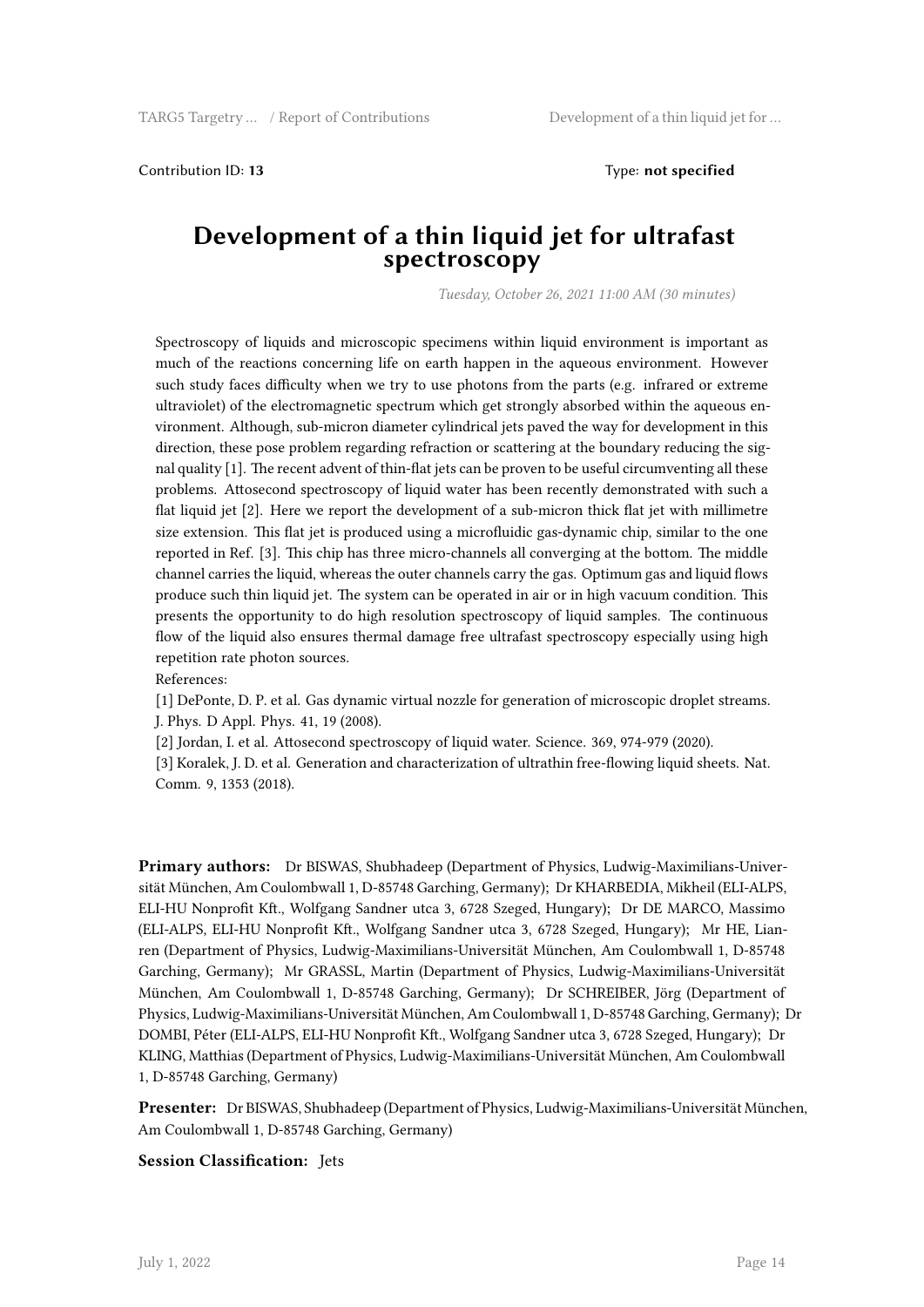Contribution ID: **15** Type: **not specified**

#### **Synthesis of freestanding porous alumina and copper nanowires for high power laser applications**

*Tuesday, October 26, 2021 2:00 PM (30 minutes)*

Nanostructured targets, with a brush like geometry (e.g., nanowires NWs), showed improved laser absorption both in particle-in-cell simulations and experimental studies on laser-driven particle acceleration. Using aligned nanowires with sub-wavelength diameter the maximum proton energy can be enhanced up to 2-3 times, due to increased hot electron density and temperature. By controlling the porosity and thickness of nanostructured targets like metallic nanowires and freestanding porous alumina (AAO) we propose to investigate the improvement of the energy of the accelerated ions at intensities beyond  $10^{21}$  W/cm<sup>2</sup>. At ELI-NP freestanding porous alumina, together with copper nanowires (Cu NWs) were obtained by electrochemical methods, both to be used as targets for high power laser experiments. Commercial aluminum plates are the raw material used as substrate, to which preliminary processes (such as: mechanical polishing, thermal treatment and electropolishing) were applied to obtain a smooth and contaminant free surface. Thorough characterization of the obtained patterned targets have been performed (surface morphology, topography, structural/crystallographic measurements, elemental analysis) and will be presented. The process has been optimized and controlled by changing the key parameters (e.g., electrolyte solution temperature, anodization voltage, Al plate lateral dimensions, stirring speed) to obtain the desired characteristics of porous alumina on Al substrate, which was used as a template for Cu NWs deposition. Cu NWs were deposited in porous alumina by DC and pulsed AC electrodeposition method, resulting in NWs of 0.5-10 μm long and 50-200 nm in diameter, on aluminum substrate. The freestanding alumina had a thickness that can be varied in the 7-100 μm range, with pore diameter of 30 to 100 nm and 30-100 nm interpore distance, corresponding to a porosity which can be varied between 30-70% and density of 2.7  $\rm g/cm^3$  down to 1  $\rm g/cm^3$ . Freestanding porous alumina targets are also showed, with two proposed structures: closed bottom side (by the barrier layer) or open pores all the way through the target.

For laser-driven particle acceleration experiments, freestanding alumina templates with or without opened bottom pores and metallic nanowires are of interest and will be used at ELI-NP facility. Among these, the freestanding alumina targets, with lateral dimensions  $10\times1$ -2 mm<sup>2</sup>, mounted on custom-made frames in the laser experimental area are also briefly presented.

**Primary authors:** IONESCU, Stefania C. (Extreme Light Infrastructure – Nuclear Physics); GHE-ORGHIU, Cristina C. (Extreme Light Infrastructure – Nuclear Physics (ELI-NP)); CERNAIANU, Mihail O. (Extreme Light Infrastructure – Nuclear Physics (ELI-NP)); GHENUCHE, Petru (Extreme Light Infrastructure – Nuclear Physics (ELI-NP)); DORIA, Domenico (Extreme Light Infrastructure – Nuclear Physics (ELI-NP)); LECA, Victor (Extreme Light Infrastructure – Nuclear Physics (ELI-NP))

**Presenter:** IONESCU, Stefania C. (Extreme Light Infrastructure – Nuclear Physics)

**Session Classification:** Structured targets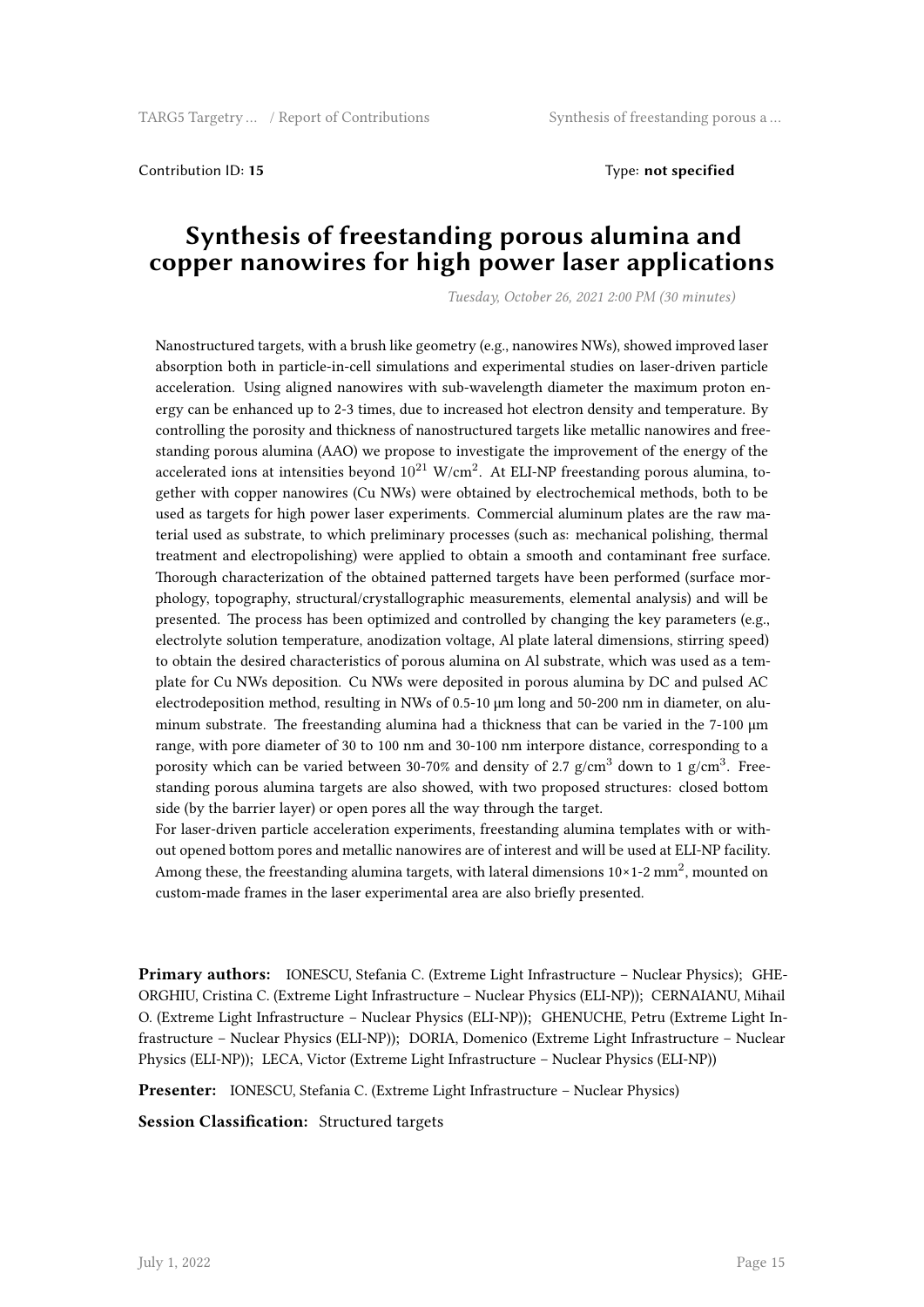Contribution ID: 16 Type: **not specified** 

#### **Electron transport in the nanowire target irradiated by an intense laser pulse**

*Tuesday, October 26, 2021 3:00 PM (30 minutes)*

The interactions of ultra-intense lasers with solid targets with nanowires received a lot of attention because they appear to show potentials to increase the laser light absorption rate. Laser-nanowire interactions open up various applications such as attosecond bunch generation, enhanced x-ray generation, brilliance gamma-ray yield, as well as efficient micro fusion. Despite many studies on this topic, either numerically or experimentally, the electron dynamics under the action of a strong laser field across the nanowire remain unclear. We report our observation of the electron transport inside the nanowire when irradiated by the intense laser pulse. We found that a plasma wakefield is excited by the double frequency electron bunches. These fast electron bunches are generated by the J X B heating of the linearly polarized laser pulse at the tip of the nanowire. This wakefield has an amplitude of the order of TV/m, oscillating at the plasma frequency, and propagates into the nanowire. Electrons injected at the later stage are accelerated by the wakefield when the right initial conditions are satisfied. In addition, we observed the quiver of the electrons across the nanowire under the action of the electric field normal to the nanowire surface. This electron crossing served as the secondary drive bunch and facilitates deeper wakefield propagation in the nanowire. We show the detail of electron transport by using 2D and 3D Particle-In-Cell (PIC) code EPOCH and PICONGPU. The acceleration of these bunches has generally increased the electron energy absorption by more than 2 times as compared to a flat target.

**Primary author:** ONG, Jian Fuh (Extreme Light Infrastructure - Nuclear Physics) **Presenter:** ONG, Jian Fuh (Extreme Light Infrastructure - Nuclear Physics) **Session Classification:** Structured targets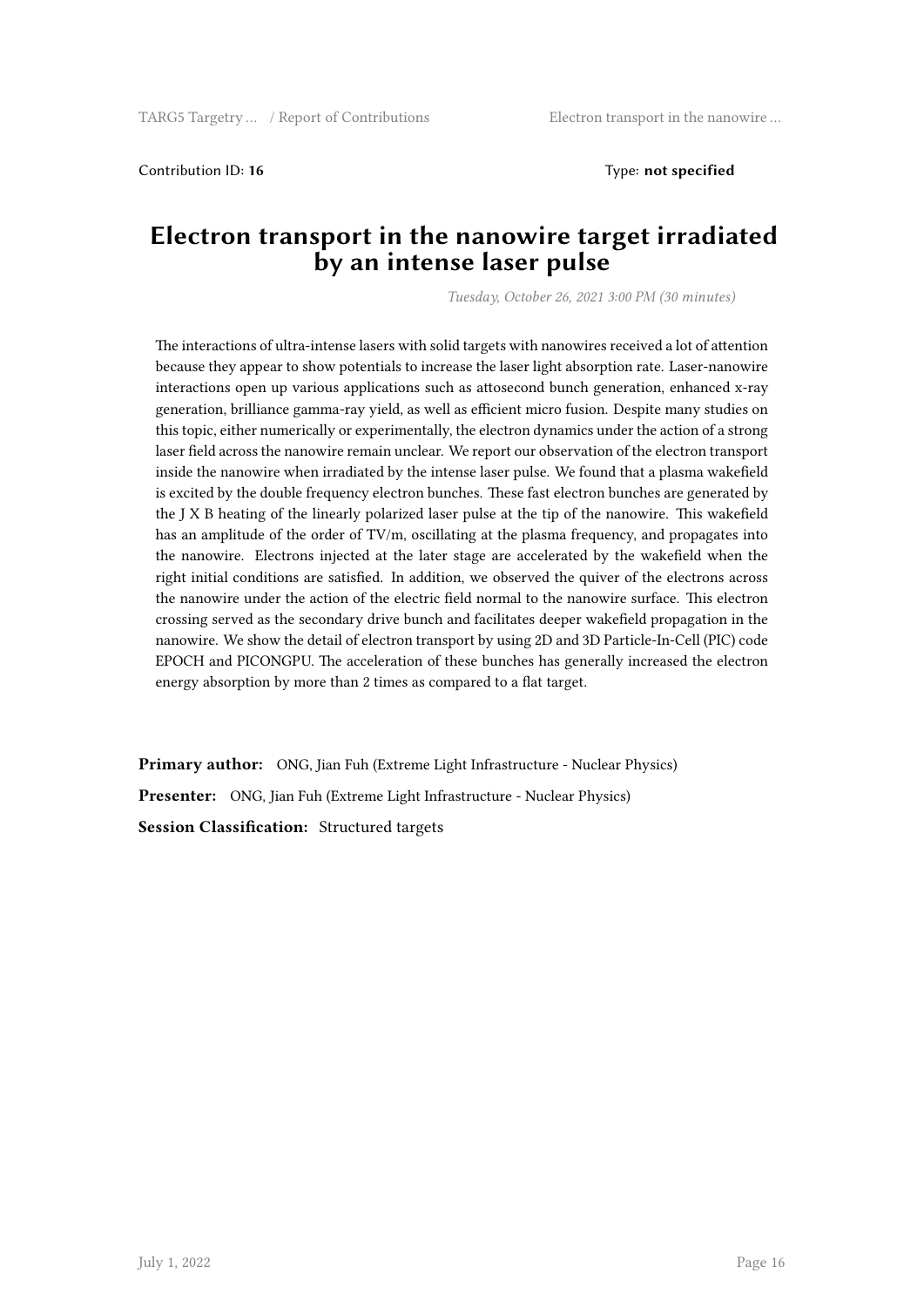Contribution ID: 17 Type: **not specified** 

# **Lab tour**

*Monday, October 25, 2021 5:20 PM (1h 10m)*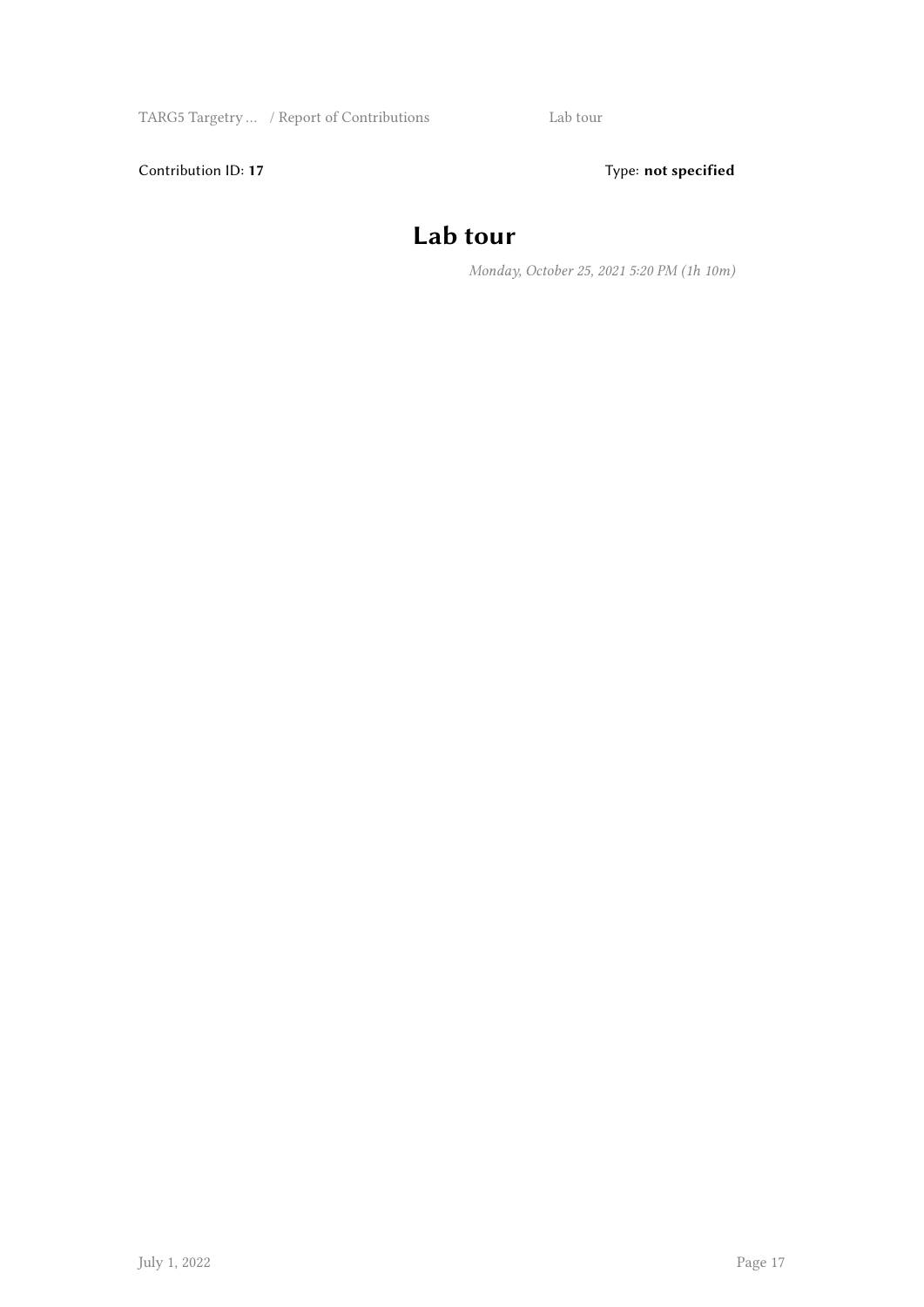Contribution ID: 18 Type: **not specified** 

### **Targetry - enabler for Applications of Laser-driven Particle Acceleration**

*Monday, October 25, 2021 2:20 PM (30 minutes)*

**Presenter:** SCHREIBER, Jörg **Session Classification:** Overview talks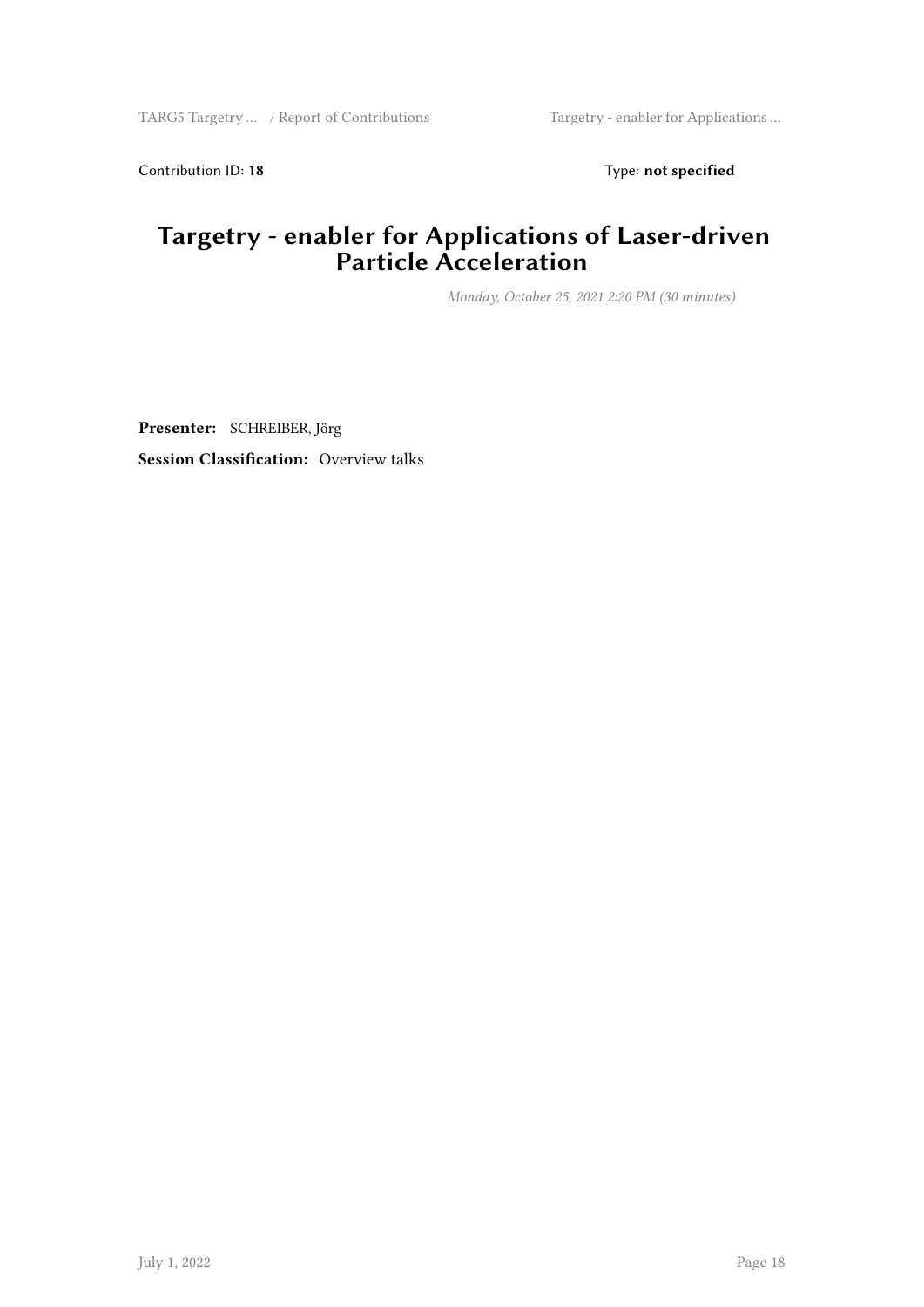Contribution ID: 19 Type: **not specified** 

#### **Material science applications of laser driven ion sources**

*Monday, October 25, 2021 2:50 PM (30 minutes)*

**Presenter:** DELLASEGA, David (Politecnico di Milano)

**Session Classification:** Overview talks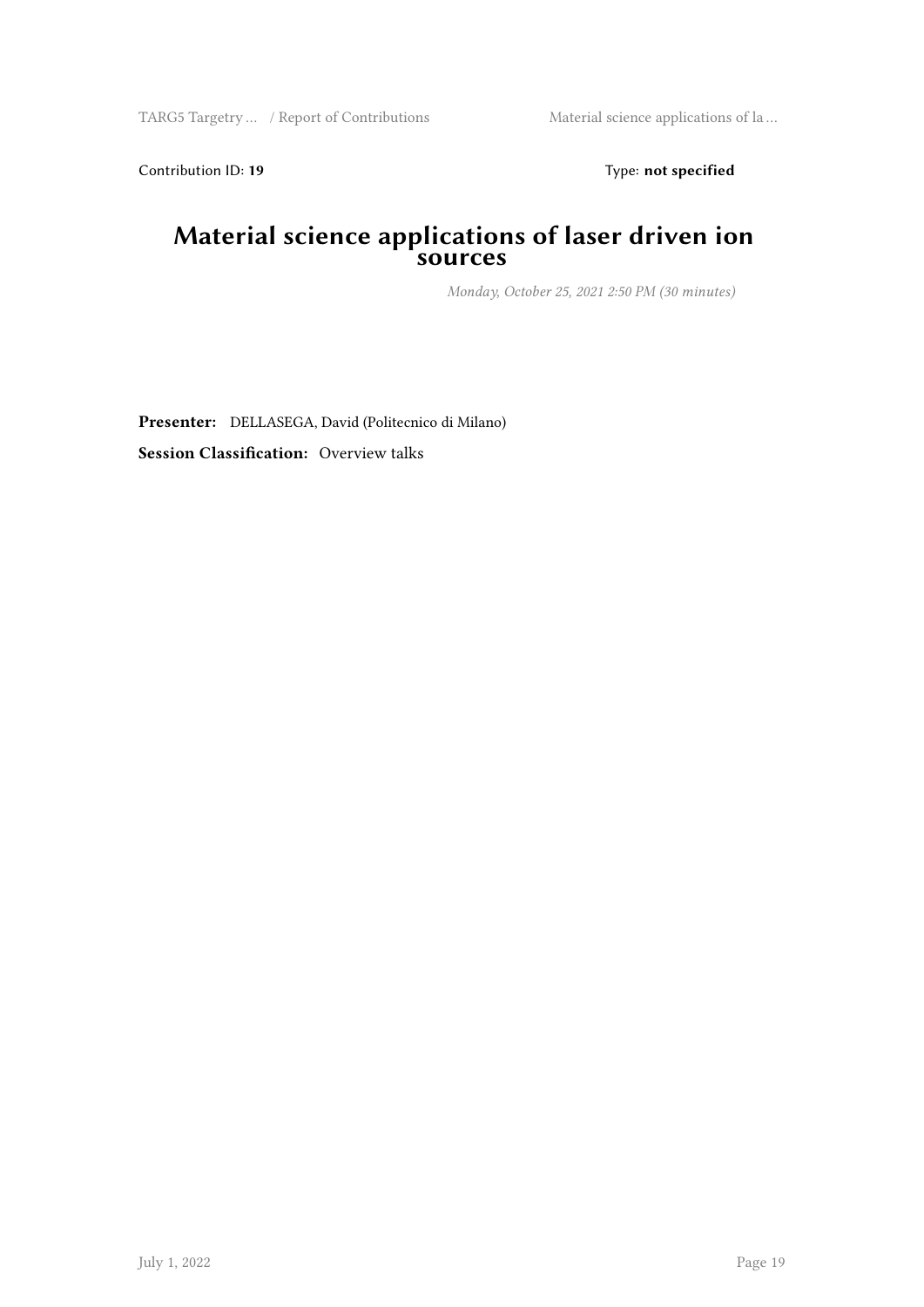Contribution ID: 20 Type: **not specified** 

### **Pushing proton energy frontiers with pre-expanded, actively controlled, near critical density targets**

*Monday, October 25, 2021 3:40 PM (30 minutes)*

**Presenter:** ZEIL, Karl (HZDR) **Session Classification:** Jets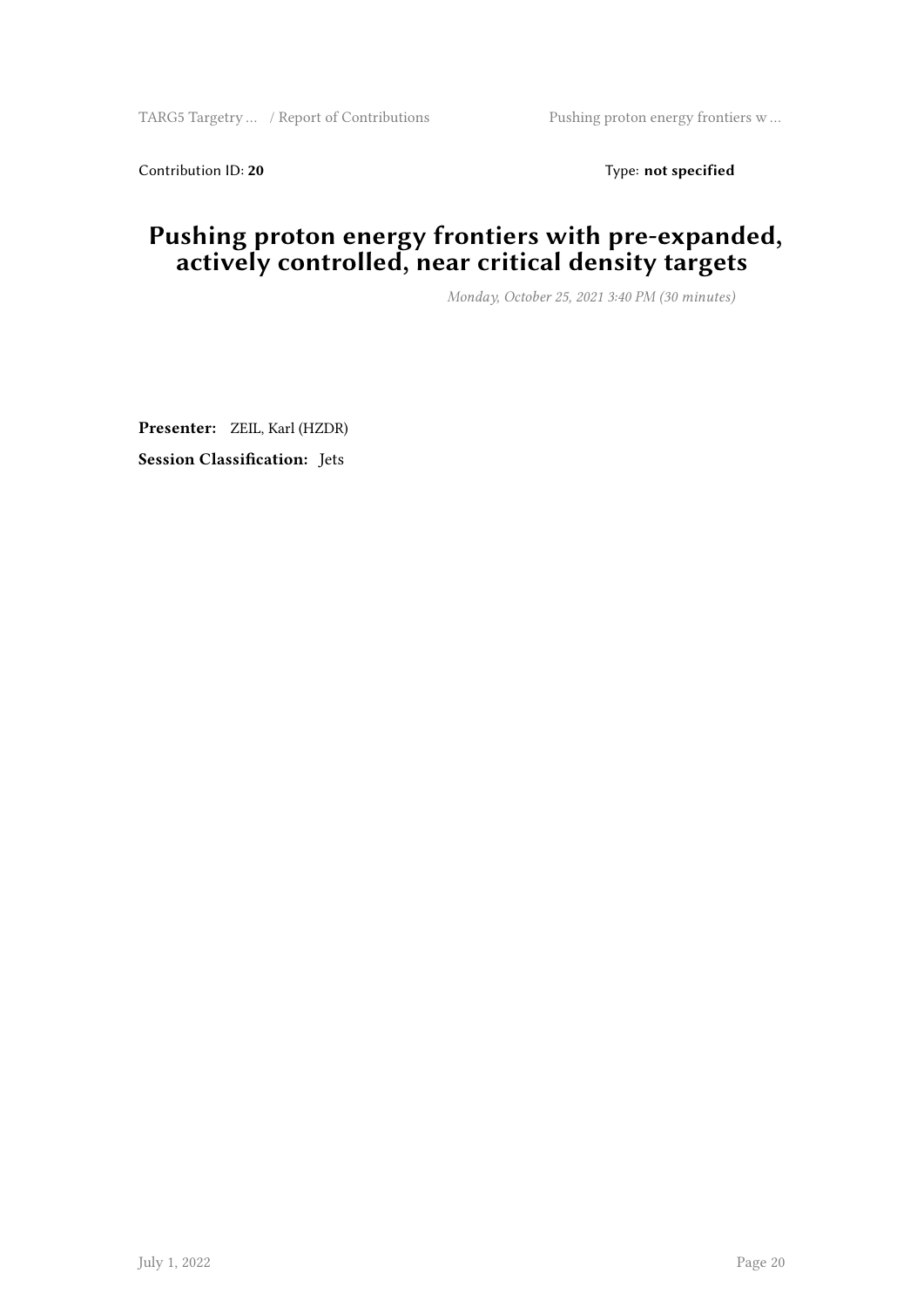Contribution ID: 21 Type: **not specified** 

## **Liquid Targets for high repetition rate Laser plasma accelerators**

*Monday, October 25, 2021 4:10 PM (30 minutes)*

**Presenter:** CHOWDHURY, Enam (The Ohio State University) **Session Classification:** Jets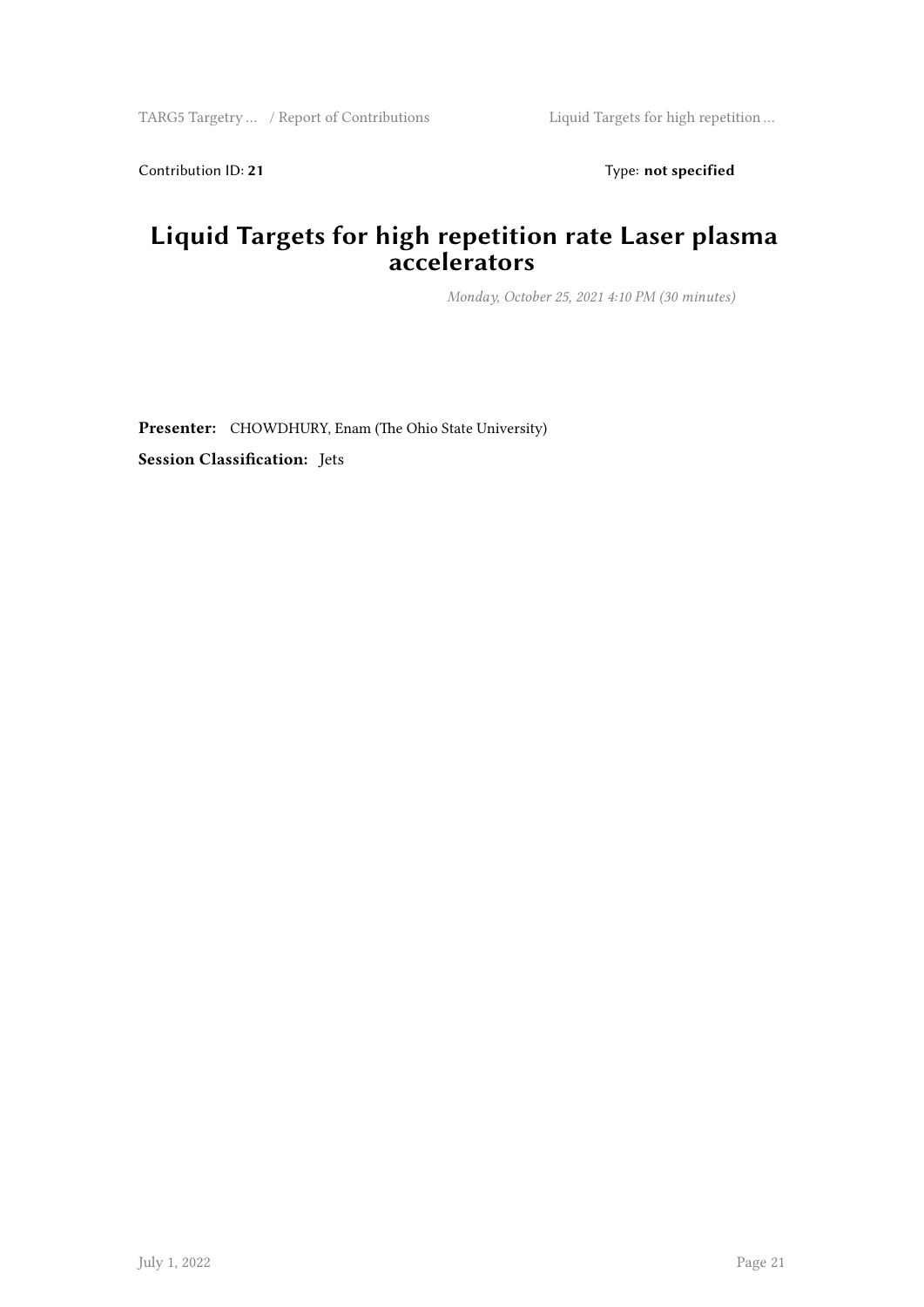TARG5 Targetry ... / Report of Contributions >10 GeV electron acceleration fro ...

Contribution ID: 22 Type: **not specified** 

#### **>10 GeV electron acceleration from a nanoparticle-wakefield target at the Texas Petawatt Laser**

*Monday, October 25, 2021 4:40 PM (30 minutes)*

**Presenter:** HEGELICH, Björn Manuel (University of Texas at Austin)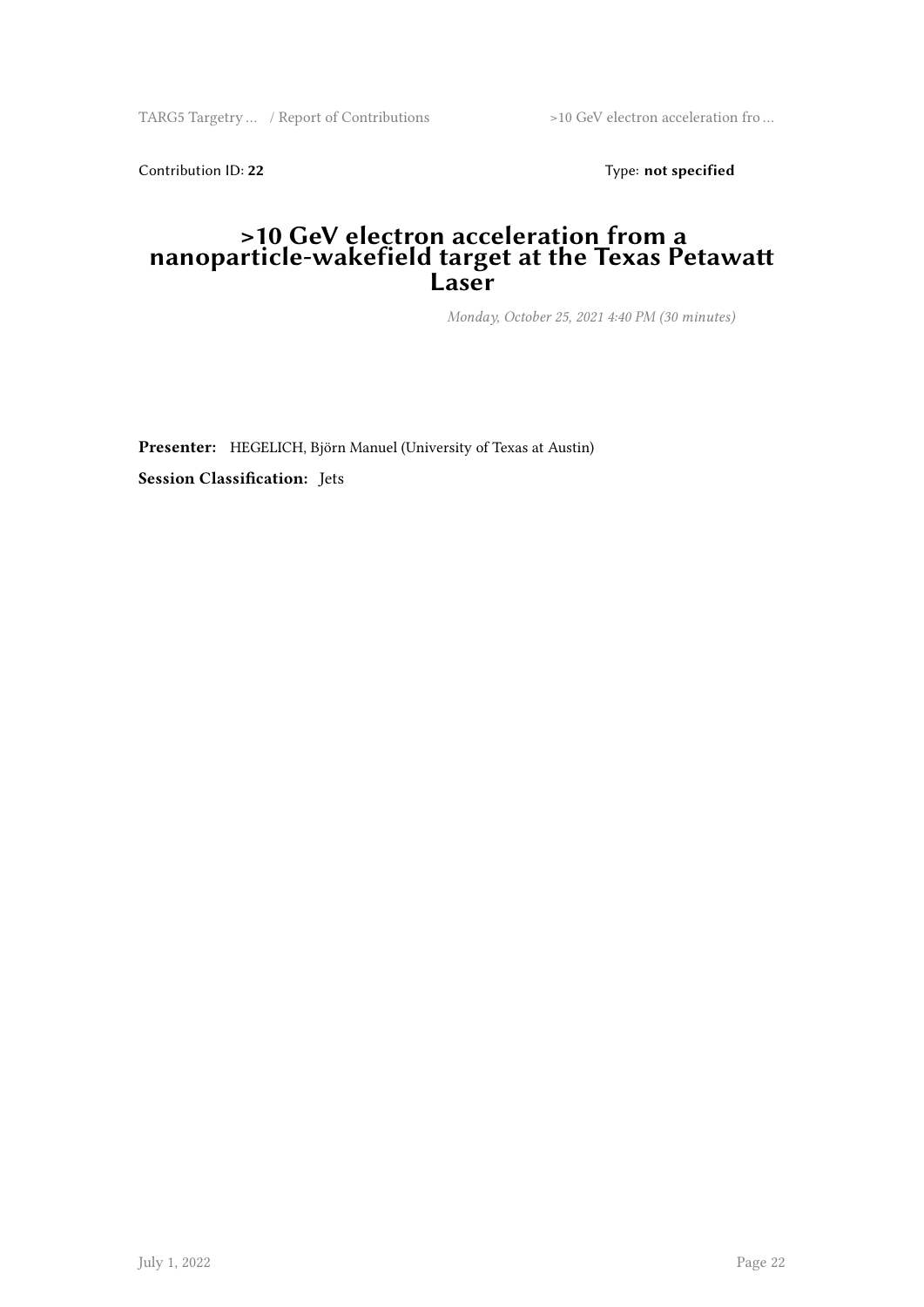Contribution ID: 23 Type: **not specified** 

# **Aerosol laser targets for soft X-ray generation**

*Tuesday, October 26, 2021 11:30 AM (30 minutes)*

**Presenter:** FIEDOROWICZ, Henryk (Institute of Optoelectronics, Military University of Technology)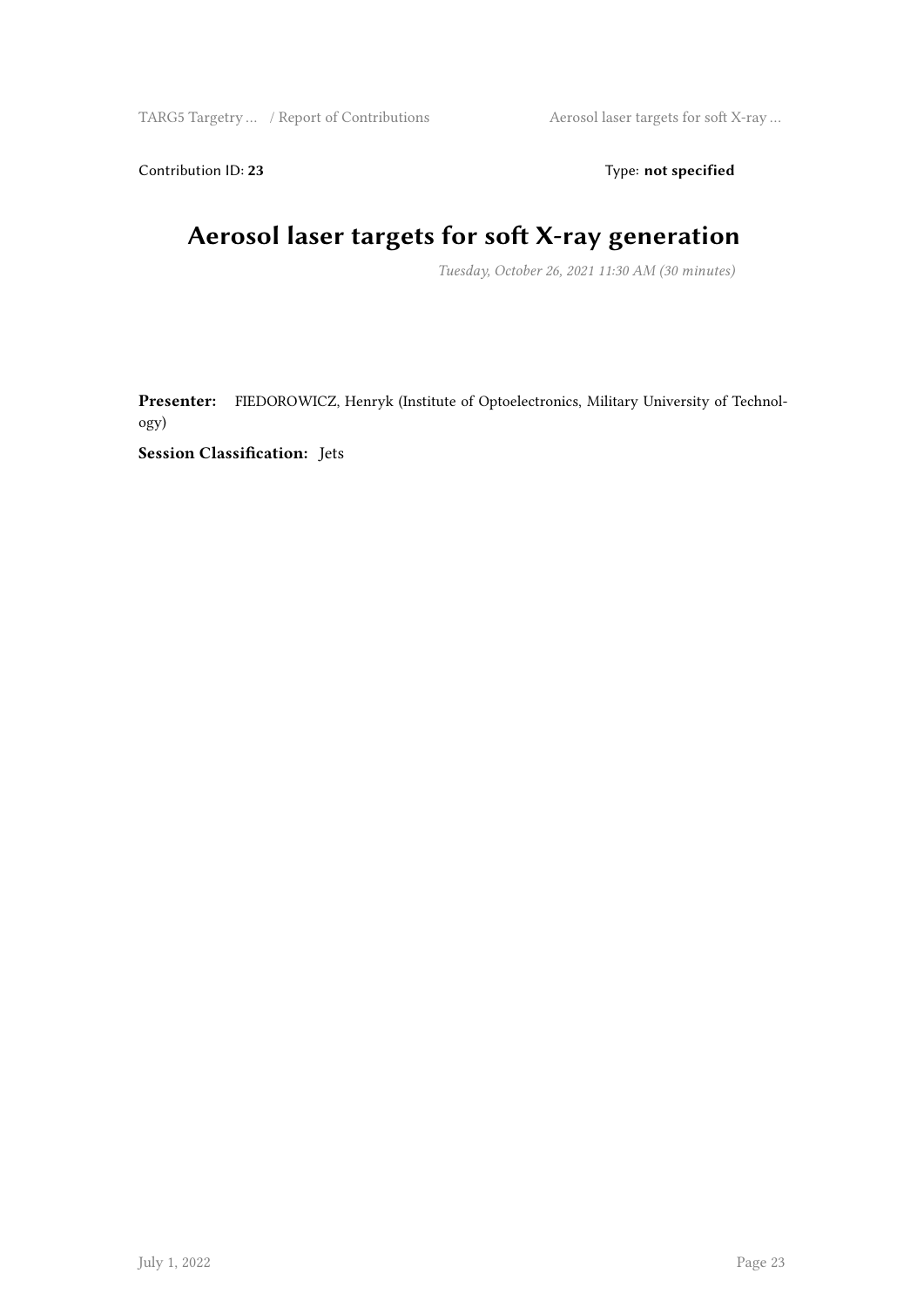Contribution ID: 24 Type: **not specified** 

#### **Targets for pump probe experiments at upcoming XFEL facilities**

*Tuesday, October 26, 2021 12:30 PM (30 minutes)*

**Presenter:** KLUGE, Thomas (HZDR) **Session Classification:** Structured targets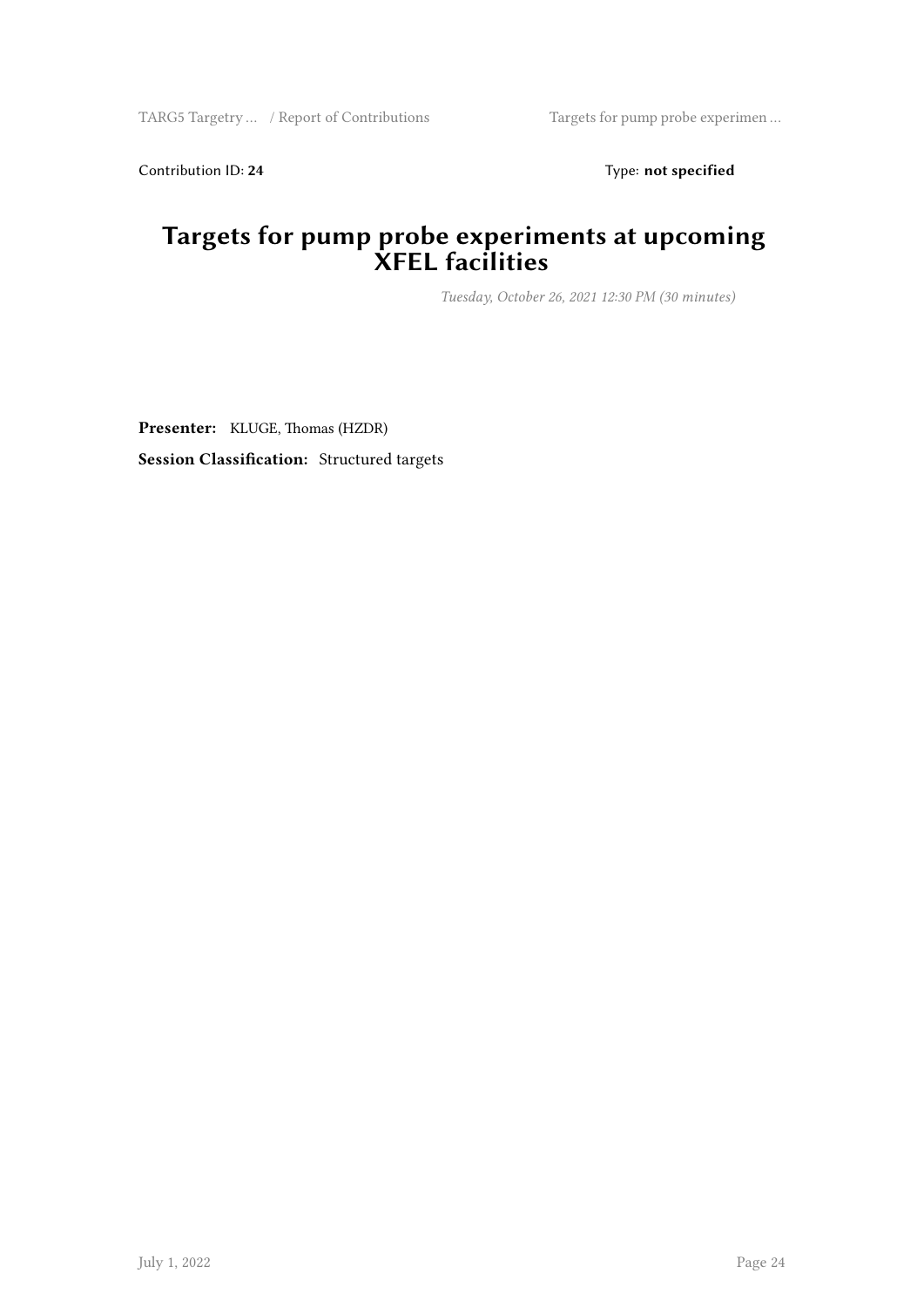Contribution ID: 25 Type: **not specified** 

### **Acceleration form a coil target for spectral and spatial control of laser accelerated ions**

*Tuesday, October 26, 2021 4:30 PM (30 minutes)*

**Presenter:** KAR, Satyabrata (Queens University Belfast) **Session Classification:** Structured targets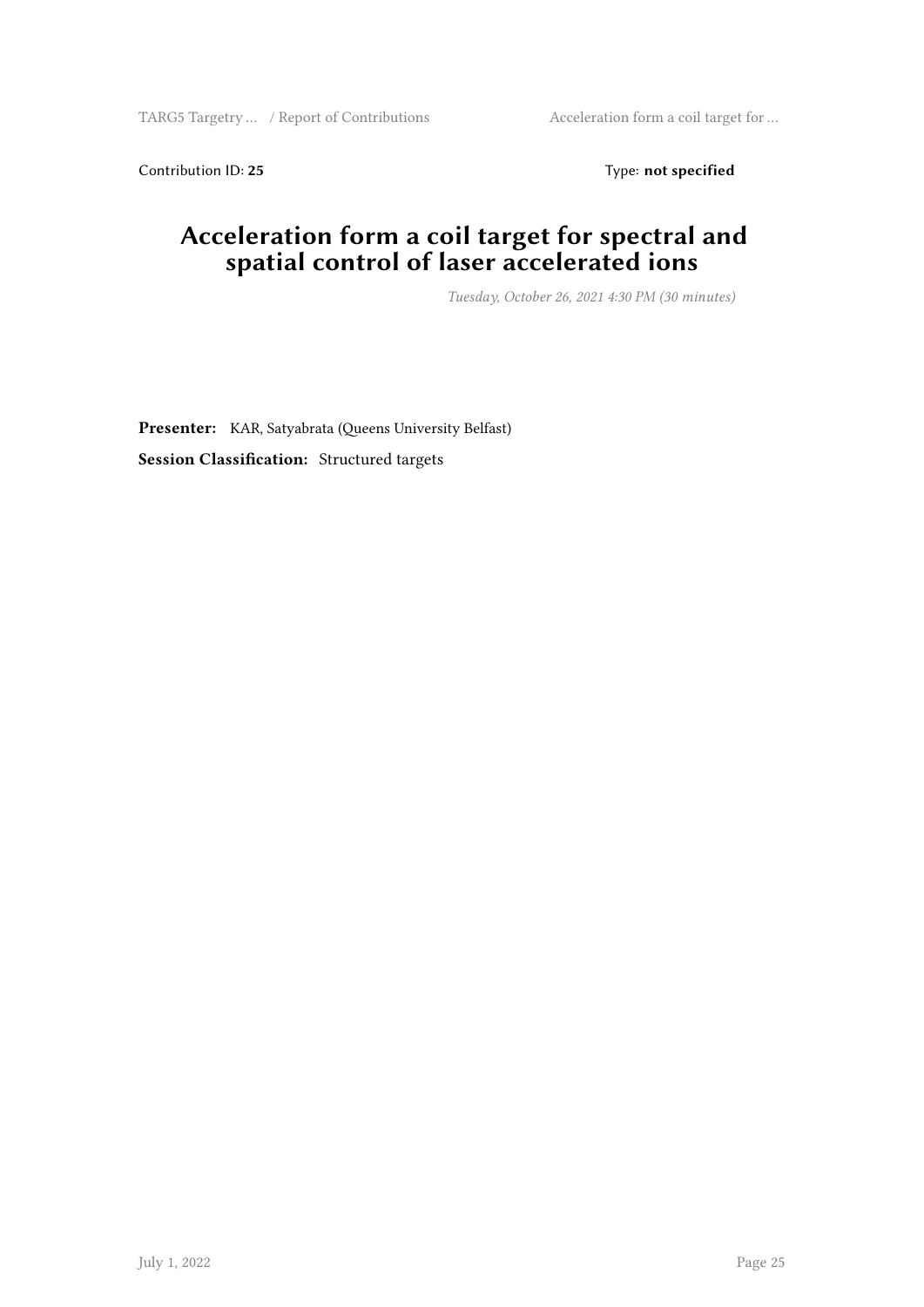Contribution ID: 26 Type: **not specified** 

## **2 Photon Polymerization of Novel Targets for High Rep Rate Applications**

*Tuesday, October 26, 2021 5:00 PM (30 minutes)*

**Presenter:** HAID, Alex (General Atomics) **Session Classification:** Structured targets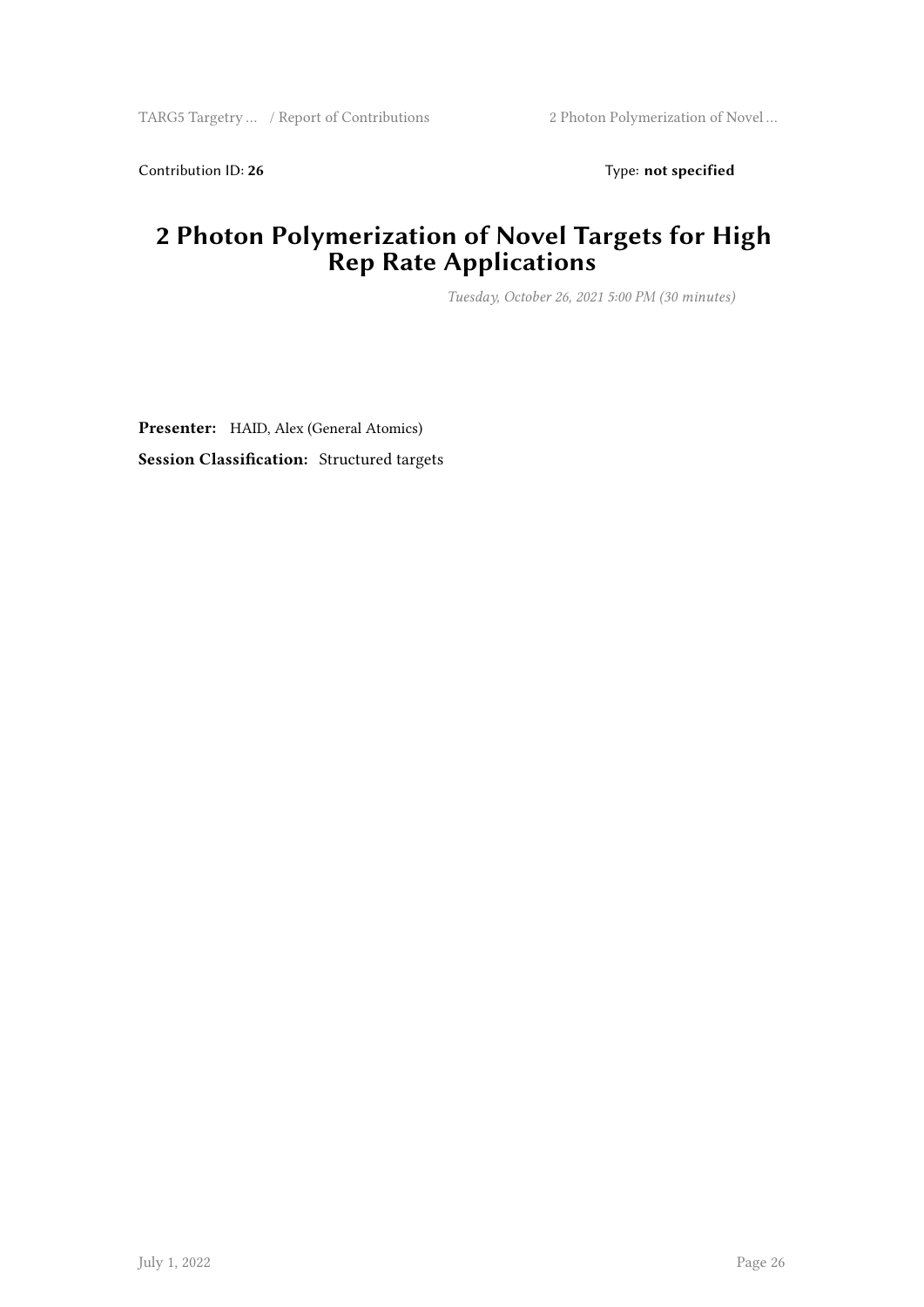Contribution ID: 27 Type: **not specified** 

## **Development of a Ultra-Stable High Repetition Rate Tape Targetry System for the EPAC Laser Facility**

*Wednesday, October 27, 2021 9:50 AM (25 minutes)*

**Presenter:** SPINDLOE, Chris (UKRI-STFC) **Session Classification:** High repetition rate techniques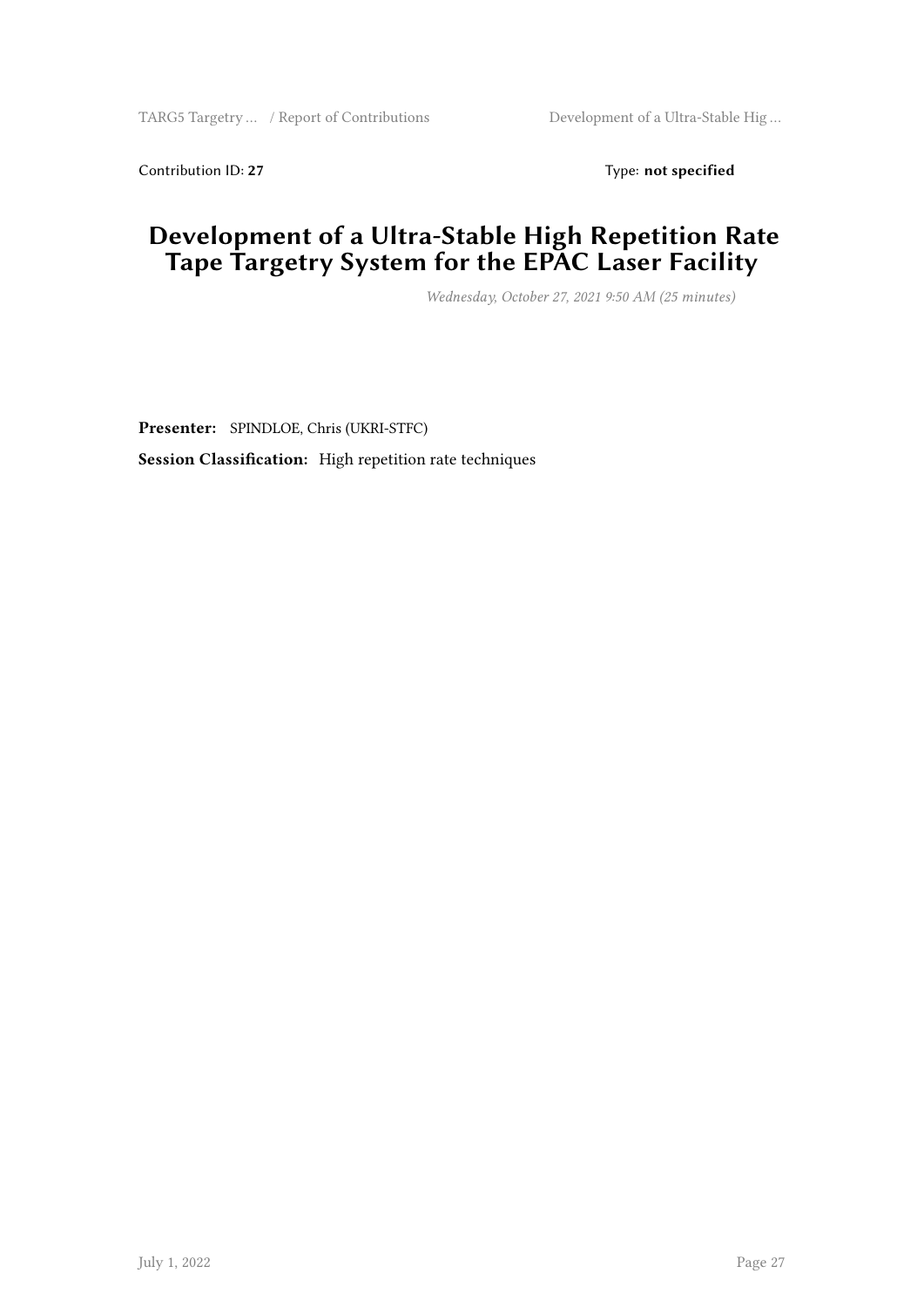Contribution ID: 28 Type: **not specified** 

## **Welcome**

*Monday, October 25, 2021 2:00 PM (20 minutes)*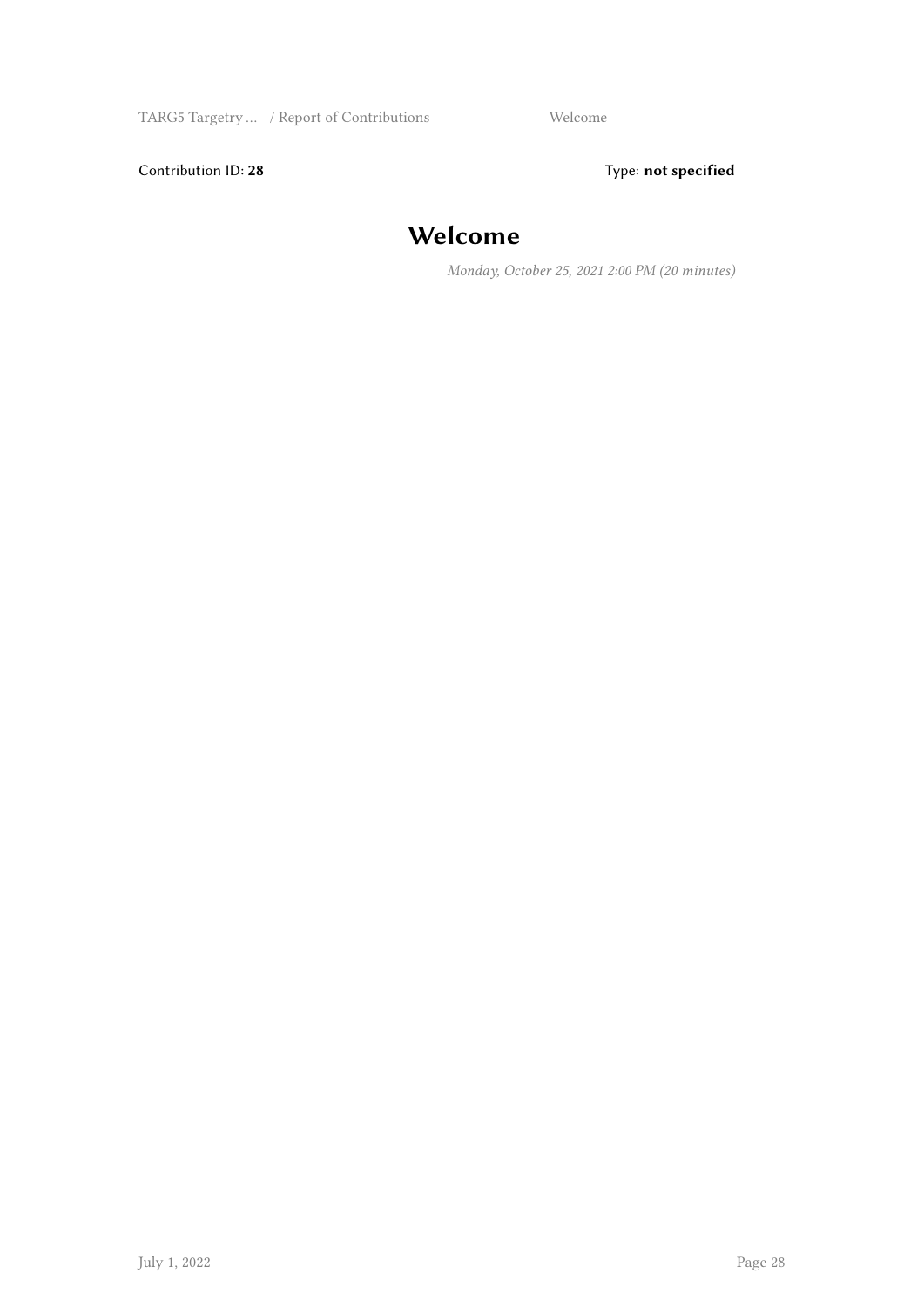Contribution ID: 29 Type: **not specified** 

# **Optical field ionization for plasma optic fabrication**

*Tuesday, October 26, 2021 12:00 PM (30 minutes)*

Optical field Ionization techniques have been used for many years in plasma targetry manufacturing in order to create guiding structures or for controlling electron beam acceleration distance and injection position. These techniques have been shown to be viable in high repetition rate systems. In this talk, I will present results of using such a technique to create and control longitudinally varying plasma optics for high intensity laser plasma interaction.

**Presenter:** SEEMANN, Omri (Weizmann institute of Science )